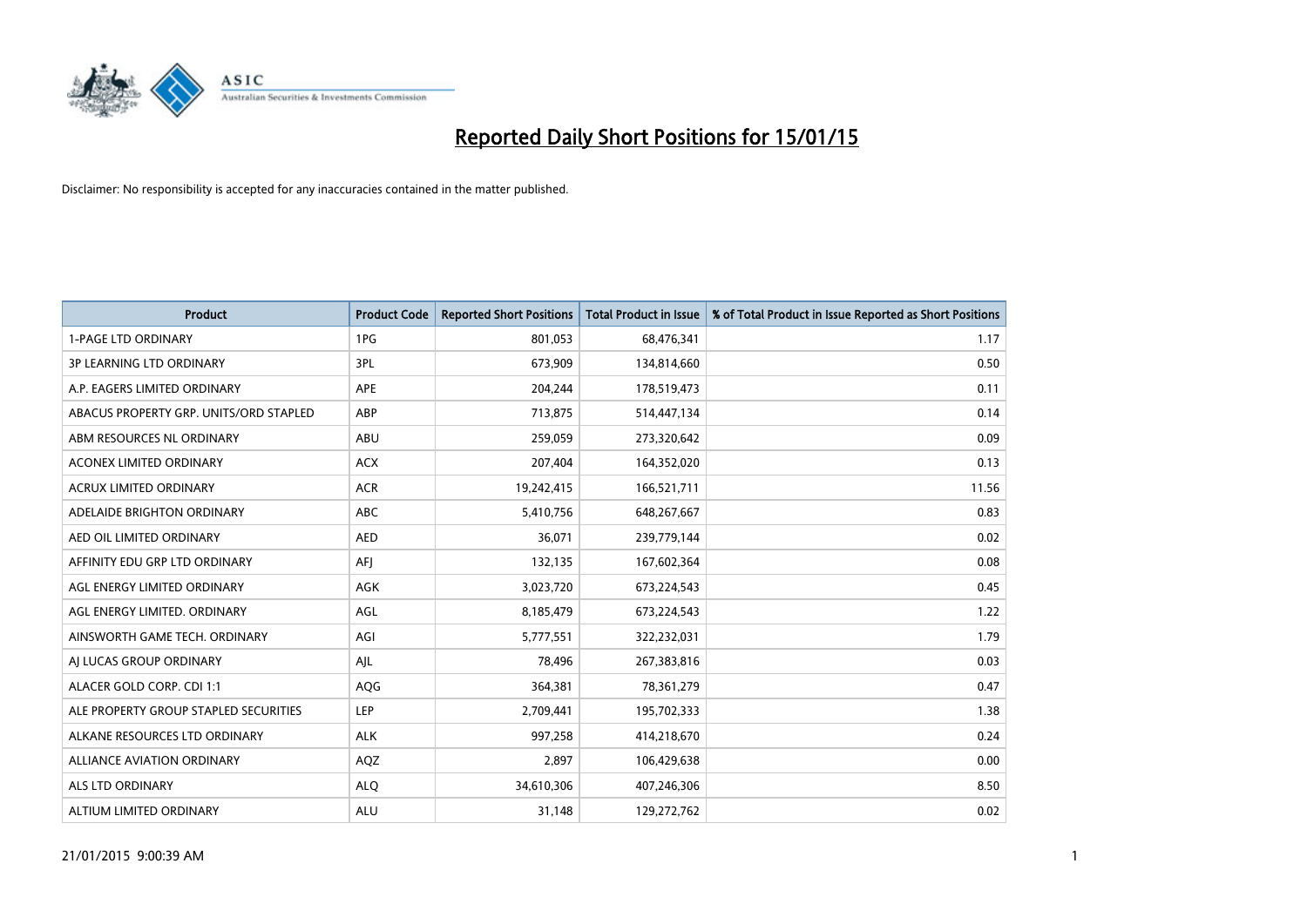

| <b>Product</b>                          | <b>Product Code</b> | <b>Reported Short Positions</b> | <b>Total Product in Issue</b> | % of Total Product in Issue Reported as Short Positions |
|-----------------------------------------|---------------------|---------------------------------|-------------------------------|---------------------------------------------------------|
| ALUMINA LIMITED ORDINARY                | <b>AWC</b>          | 17,225,607                      | 2,806,225,615                 | 0.61                                                    |
| AMALGAMATED HOLDINGS ORDINARY           | AHD                 | 287                             | 157,917,136                   | 0.00                                                    |
| AMCOM TELECOMM, ORDINARY                | AMM                 | 2,762,980                       | 266,399,148                   | 1.04                                                    |
| AMCOR LIMITED ORDINARY                  | AMC                 | 10,863,429                      | 1,206,684,923                 | 0.90                                                    |
| AMP CAPITAL CHINA ORDINARY UNITS        | AGF                 | 22,757                          | 374,593,484                   | 0.01                                                    |
| AMP LIMITED ORDINARY                    | AMP                 | 11,495,792                      | 2,957,737,964                 | 0.39                                                    |
| ANSELL LIMITED ORDINARY                 | <b>ANN</b>          | 5,021,002                       | 153,139,924                   | 3.28                                                    |
| ANTARES ENERGY LTD ORDINARY             | AZZ                 | 401,036                         | 242,000,000                   | 0.17                                                    |
| ANZ BANKING GRP LTD ORDINARY            | ANZ                 | 17,986,917                      | 2,765,980,222                 | 0.65                                                    |
| APA GROUP STAPLED SECURITIES            | <b>APA</b>          | 17,891,839                      | 980,917,175                   | 1.82                                                    |
| APN NEWS & MEDIA ORDINARY               | <b>APN</b>          | 3,252,370                       | 1,029,041,356                 | 0.32                                                    |
| APN OUTDOOR GRP ORDINARY                | <b>APO</b>          | 6,366                           | 166,614,509                   | 0.00                                                    |
| AQUARIUS PLATINUM. ORDINARY             | <b>AOP</b>          | 2,851,282                       | 1,502,695,183                 | 0.19                                                    |
| ARAFURA RESOURCE LTD ORDINARY           | ARU                 | 2,000                           | 441,270,644                   | 0.00                                                    |
| ARB CORPORATION ORDINARY                | <b>ARP</b>          | 737,391                         | 79,156,214                    | 0.93                                                    |
| ARDENT LEISURE GROUP STAPLED SECURITIES | AAD                 | 5,677,077                       | 438,666,245                   | 1.29                                                    |
| ARENA REIT. STAPLED                     | <b>ARF</b>          | 87,674                          | 211,605,103                   | 0.04                                                    |
| ARISTOCRAT LEISURE ORDINARY             | <b>ALL</b>          | 653,401                         | 631,322,253                   | 0.10                                                    |
| ARRIUM LTD ORDINARY                     | ARI                 | 105,957,188                     | 2,937,293,755                 | 3.61                                                    |
| ASALEO CARE LIMITED ORDINARY            | AHY                 | 6,995,063                       | 603,469,434                   | 1.16                                                    |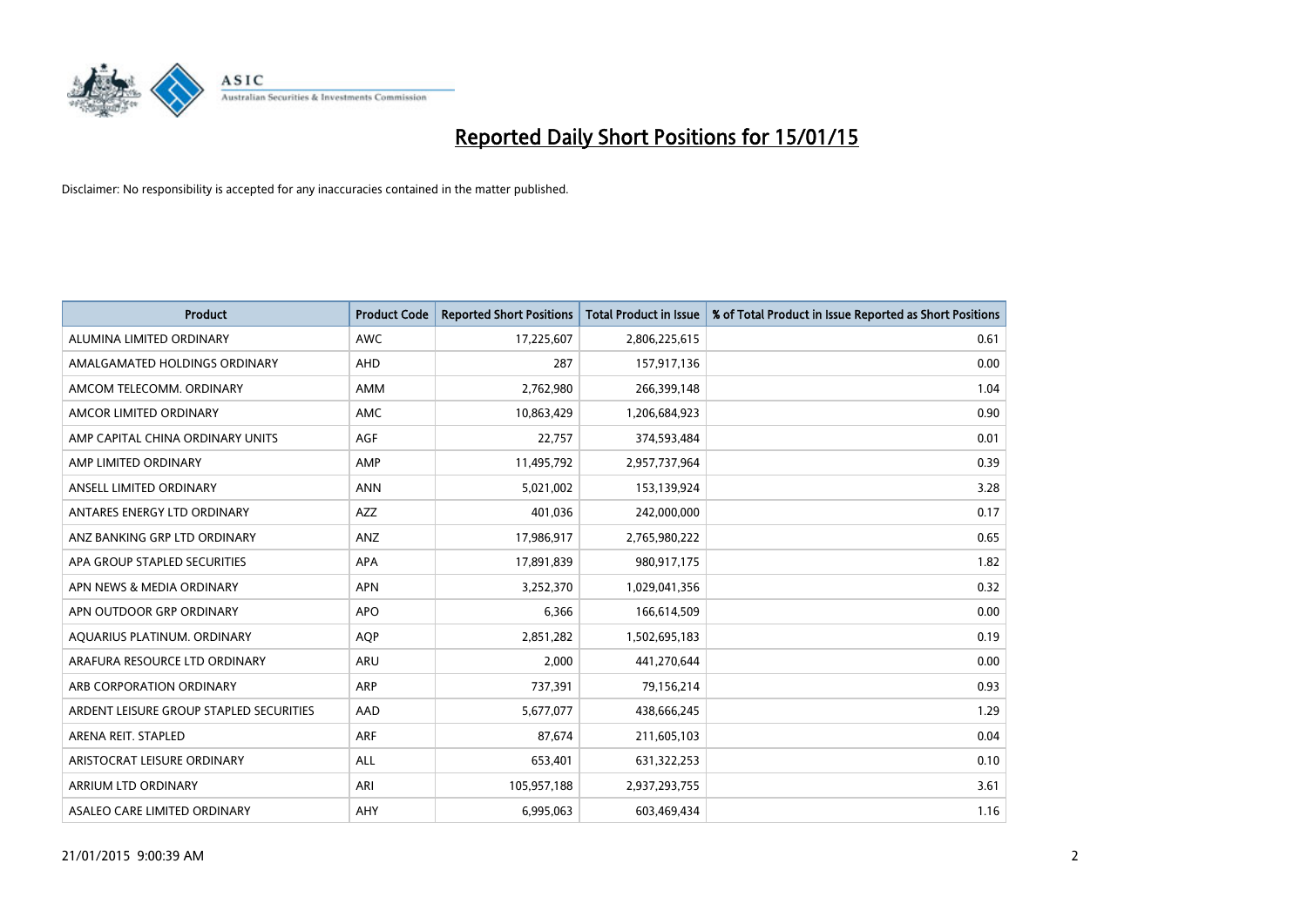

| <b>Product</b>                            | <b>Product Code</b> | <b>Reported Short Positions</b> | <b>Total Product in Issue</b> | % of Total Product in Issue Reported as Short Positions |
|-------------------------------------------|---------------------|---------------------------------|-------------------------------|---------------------------------------------------------|
| ASCIANO LIMITED ORDINARY                  | <b>AIO</b>          | 3,963,079                       | 975,385,664                   | 0.41                                                    |
| ASG GROUP LIMITED ORDINARY                | ASZ                 | 14,462                          | 206,720,839                   | 0.01                                                    |
| ASHLEY SERVICES GRP ORDINARY              | <b>ASH</b>          | 498,972                         | 150,000,000                   | 0.33                                                    |
| ASPEN GROUP ORD/UNITS STAPLED             | APZ                 | 92,061                          | 113,183,450                   | 0.08                                                    |
| ASPIRE MINING LTD ORDINARY                | <b>AKM</b>          | 1,000,001                       | 703,463,306                   | 0.14                                                    |
| ASTRO JAP PROP GROUP STAPLED US PROHIBIT. | AJA                 | 103,964                         | 67,183,619                    | 0.15                                                    |
| ASX LIMITED ORDINARY                      | ASX                 | 6,245,505                       | 193,595,162                   | 3.23                                                    |
| ATLAS IRON LIMITED ORDINARY               | <b>AGO</b>          | 95,799,801                      | 919,475,619                   | 10.42                                                   |
| ATRUM COAL NL ORDINARY                    | <b>ATU</b>          | 70.126                          | 170,142,959                   | 0.04                                                    |
| AUCKLAND INTERNATION ORDINARY             | <b>AIA</b>          | 76,984                          | 1,190,484,097                 | 0.01                                                    |
| AURIZON HOLDINGS LTD ORDINARY             | AZJ                 | 3,176,802                       | 2,123,934,162                 | 0.15                                                    |
| AUSDRILL LIMITED ORDINARY                 | ASL                 | 23,416,688                      | 312,277,224                   | 7.50                                                    |
| AUSENCO LIMITED ORDINARY                  | AAX                 | 471,404                         | 168,449,799                   | 0.28                                                    |
| AUSNET SERVICES STAPLED SECURITIES        | AST                 | 36,749,535                      | 3,466,913,009                 | 1.06                                                    |
| AUST INDUSTRIAL REIT UNIT                 | ANI                 | 25,821                          | 96,288,031                    | 0.03                                                    |
| AUSTAL LIMITED ORDINARY                   | ASB                 | 56,564                          | 346,772,567                   | 0.02                                                    |
| AUSTBROKERS HOLDINGS ORDINARY             | <b>AUB</b>          | 73,127                          | 61,740,597                    | 0.12                                                    |
| AUSTEX OIL LIMITED ORDINARY               | <b>AOK</b>          | 62,000                          | 558,571,402                   | 0.01                                                    |
| AUSTIN ENGINEERING ORDINARY               | ANG                 | 383,424                         | 84,274,004                    | 0.45                                                    |
| AUSTIN EXPLORATION ORDINARY               | <b>AKK</b>          | 3,269,549                       | 327,862,790                   | 1.00                                                    |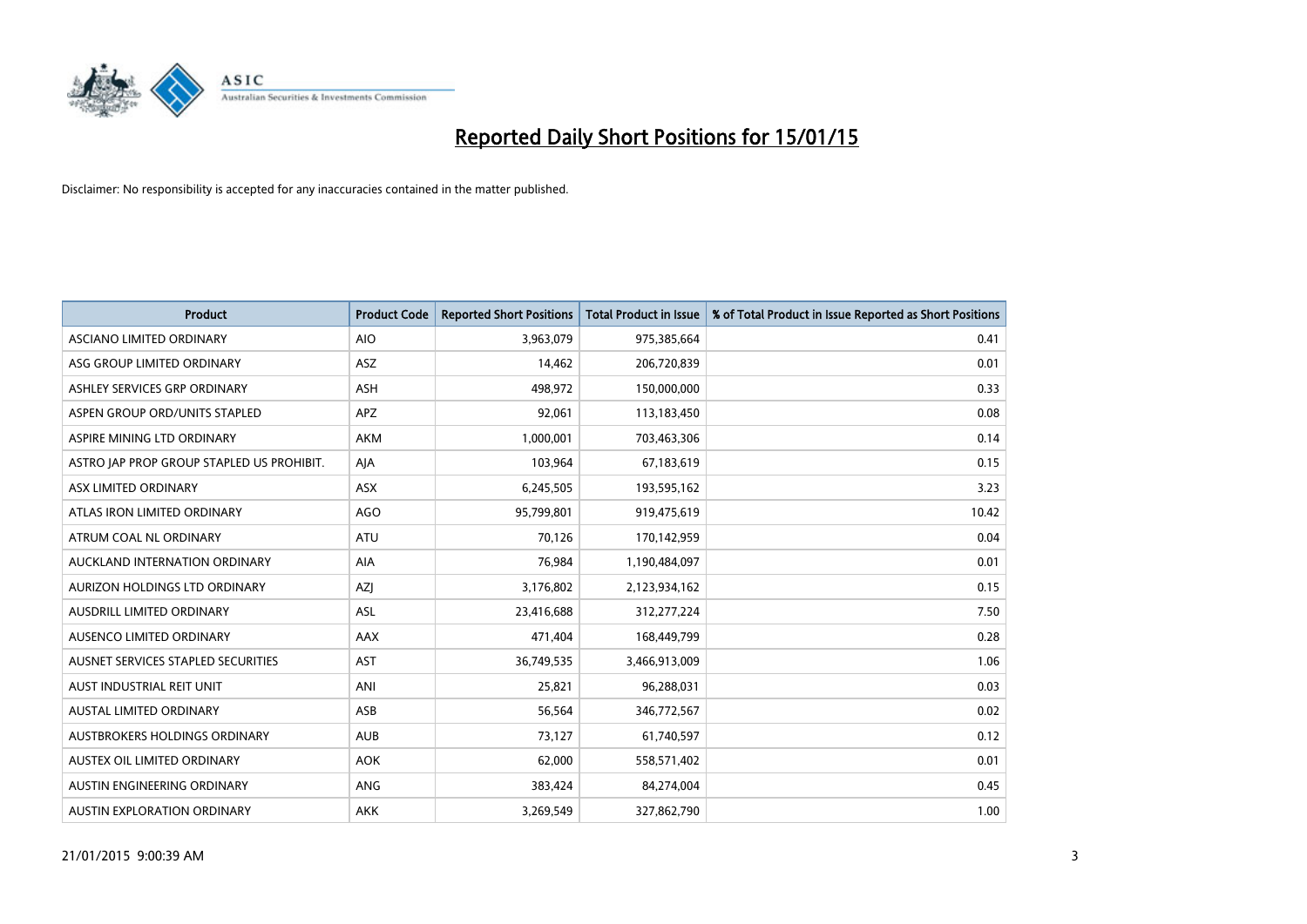

| <b>Product</b>                   | <b>Product Code</b> | <b>Reported Short Positions</b> | <b>Total Product in Issue</b> | % of Total Product in Issue Reported as Short Positions |
|----------------------------------|---------------------|---------------------------------|-------------------------------|---------------------------------------------------------|
| AUSTRALIAN AGRICULT, ORDINARY    | AAC                 | 6,271,180                       | 532,474,721                   | 1.18                                                    |
| AUSTRALIAN PHARM. ORDINARY       | API                 | 7,970,375                       | 488,115,883                   | 1.63                                                    |
| AUTOMOTIVE HOLDINGS ORDINARY     | AHE                 | 3,132,255                       | 306,437,941                   | 1.02                                                    |
| AVANCO RESOURCES LTD ORDINARY    | AVB                 | 3,263,736                       | 1,661,675,855                 | 0.20                                                    |
| AVEO GROUP STAPLED SECURITIES    | AOG                 | 2,757,459                       | 499,484,314                   | 0.55                                                    |
| AWE LIMITED ORDINARY             | AWE                 | 17,117,409                      | 525,861,050                   | 3.26                                                    |
| AZONTO PET LTD ORDINARY          | <b>APY</b>          |                                 | 1,159,375,100                 | 0.00                                                    |
| AZUMAH RESOURCES ORDINARY        | <b>AZM</b>          | 1                               | 389,316,919                   | 0.00                                                    |
| <b>BANDANNA ENERGY ORDINARY</b>  | <b>BND</b>          | 17,540,654                      | 528,481,199                   | 3.32                                                    |
| BANK OF QUEENSLAND. ORDINARY     | <b>BOQ</b>          | 2,609,466                       | 366,982,047                   | 0.71                                                    |
| <b>BASE RES LIMITED ORDINARY</b> | <b>BSE</b>          | 5,504,554                       | 563,902,771                   | 0.98                                                    |
| BATHURST RES LTD. ORDINARY       | <b>BRL</b>          | 207,998                         | 947,828,434                   | 0.02                                                    |
| <b>BC IRON LIMITED ORDINARY</b>  | <b>BCI</b>          | 16,359,884                      | 196,196,992                   | 8.34                                                    |
| BEACH ENERGY LIMITED ORDINARY    | <b>BPT</b>          | 27,409,959                      | 1,297,496,886                 | 2.11                                                    |
| BEADELL RESOURCE LTD ORDINARY    | <b>BDR</b>          | 41,117,472                      | 798,657,280                   | 5.15                                                    |
| BEGA CHEESE LTD ORDINARY         | <b>BGA</b>          | 2,868,348                       | 152,602,945                   | 1.88                                                    |
| BENDIGO AND ADELAIDE ORDINARY    | <b>BEN</b>          | 19,019,737                      | 450,934,198                   | 4.22                                                    |
| BERKELEY RESOURCES ORDINARY      | <b>BKY</b>          | 77,000                          | 180,361,323                   | 0.04                                                    |
| BETASHARESCASHETF ETF UNITS      | AAA                 | 634                             | 13,683,443                    | 0.00                                                    |
| BHP BILLITON LIMITED ORDINARY    | <b>BHP</b>          | 12,559,698                      | 3,211,691,105                 | 0.39                                                    |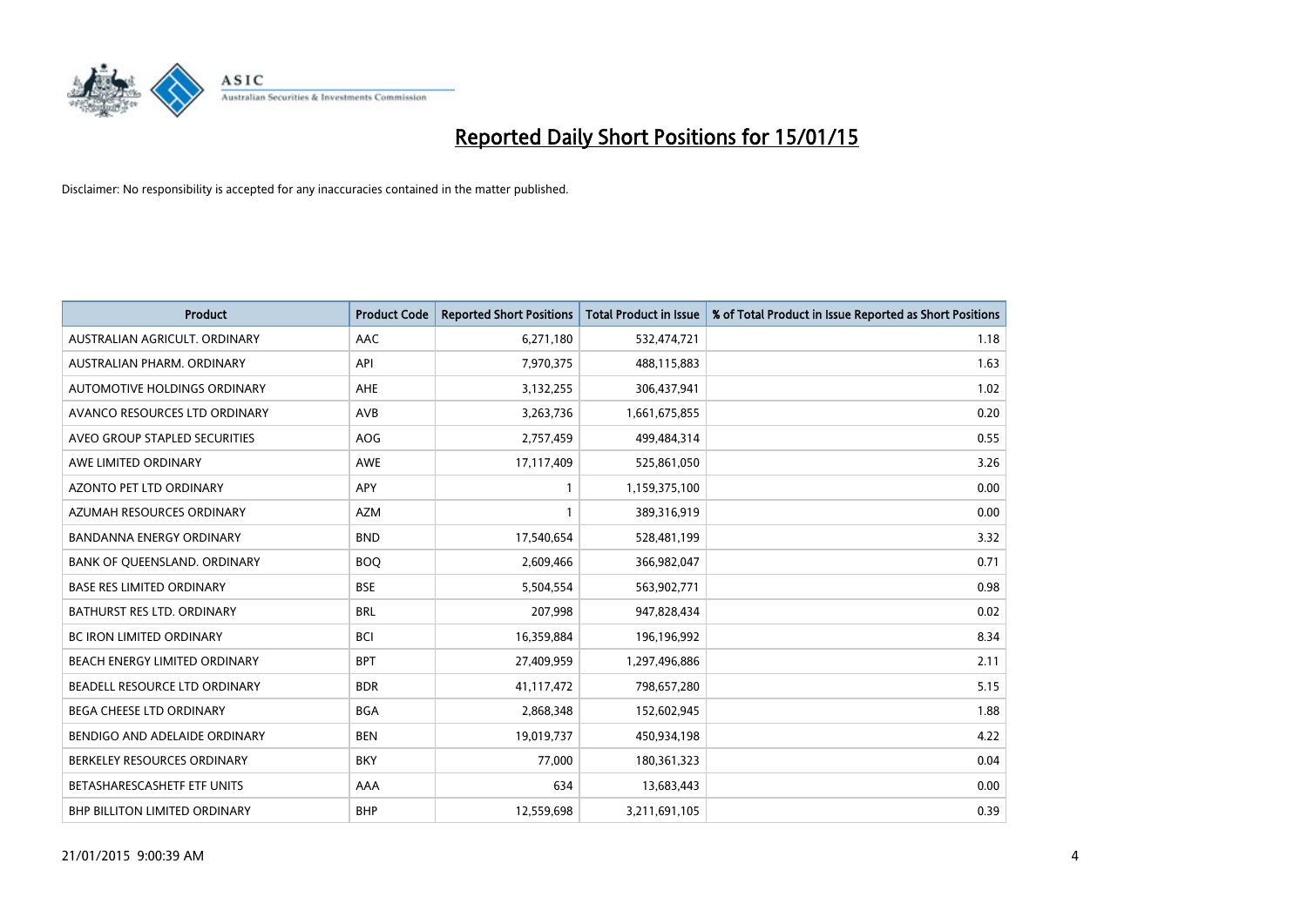

| <b>Product</b>                       | <b>Product Code</b> | <b>Reported Short Positions</b> | <b>Total Product in Issue</b> | % of Total Product in Issue Reported as Short Positions |
|--------------------------------------|---------------------|---------------------------------|-------------------------------|---------------------------------------------------------|
| <b>BIGAIR GROUP LIMITED ORDINARY</b> | <b>BGL</b>          | 43,254                          | 174,432,340                   | 0.02                                                    |
| <b>BILLABONG ORDINARY</b>            | <b>BBG</b>          | 7,747,962                       | 990,370,034                   | 0.78                                                    |
| <b>BLACKHAM RESOURCES ORDINARY</b>   | <b>BLK</b>          | 1,052,830                       | 143,614,941                   | 0.73                                                    |
| <b>BLACKMORES LIMITED ORDINARY</b>   | <b>BKL</b>          | 8,083                           | 17,224,199                    | 0.05                                                    |
| <b>BLUESCOPE STEEL LTD ORDINARY</b>  | <b>BSL</b>          | 8,568,962                       | 559,227,871                   | 1.53                                                    |
| <b>BOART LONGYEAR ORDINARY</b>       | <b>BLY</b>          | 21,565,614                      | 637,490,726                   | 3.38                                                    |
| BOART LONGYEAR RTS 12JAN15 FORUS     | <b>BLYR</b>         | 10,674                          | 624,613,413                   | 0.00                                                    |
| <b>BORA BORA RESOURCES ORDINARY</b>  | <b>BBR</b>          | 247,808                         | 35,970,000                    | 0.69                                                    |
| <b>BORAL LIMITED, ORDINARY</b>       | <b>BLD</b>          | 13,001,601                      | 782,736,249                   | 1.66                                                    |
| <b>BRADKEN LIMITED ORDINARY</b>      | <b>BKN</b>          | 2,213,948                       | 171,027,249                   | 1.29                                                    |
| <b>BRAMBLES LIMITED ORDINARY</b>     | <b>BXB</b>          | 5,583,943                       | 1,566,226,141                 | 0.36                                                    |
| <b>BREVILLE GROUP LTD ORDINARY</b>   | <b>BRG</b>          | 4,663,131                       | 130,095,322                   | 3.58                                                    |
| <b>BRICKWORKS LIMITED ORDINARY</b>   | <b>BKW</b>          | 56,778                          | 148,403,478                   | 0.04                                                    |
| BT INVESTMENT MNGMNT ORDINARY        | <b>BTT</b>          | $\mathbf{1}$                    | 292,408,424                   | 0.00                                                    |
| <b>BURSON GROUP LTD ORDINARY</b>     | <b>BAP</b>          | 1,762,953                       | 163,585,666                   | 1.08                                                    |
| <b>BURU ENERGY ORDINARY</b>          | <b>BRU</b>          | 16,817,194                      | 339,997,078                   | 4.95                                                    |
| <b>BWP TRUST ORDINARY UNITS</b>      | <b>BWP</b>          | 15,049,863                      | 639,724,826                   | 2.35                                                    |
| <b>CABCHARGE AUSTRALIA ORDINARY</b>  | CAB                 | 9,849,402                       | 120,430,683                   | 8.18                                                    |
| <b>CADENCE CAPITAL ORDINARY</b>      | <b>CDM</b>          | 170,000                         | 199,910,008                   | 0.09                                                    |
| CALTEX AUSTRALIA ORDINARY            | <b>CTX</b>          | 874,649                         | 270,000,000                   | 0.32                                                    |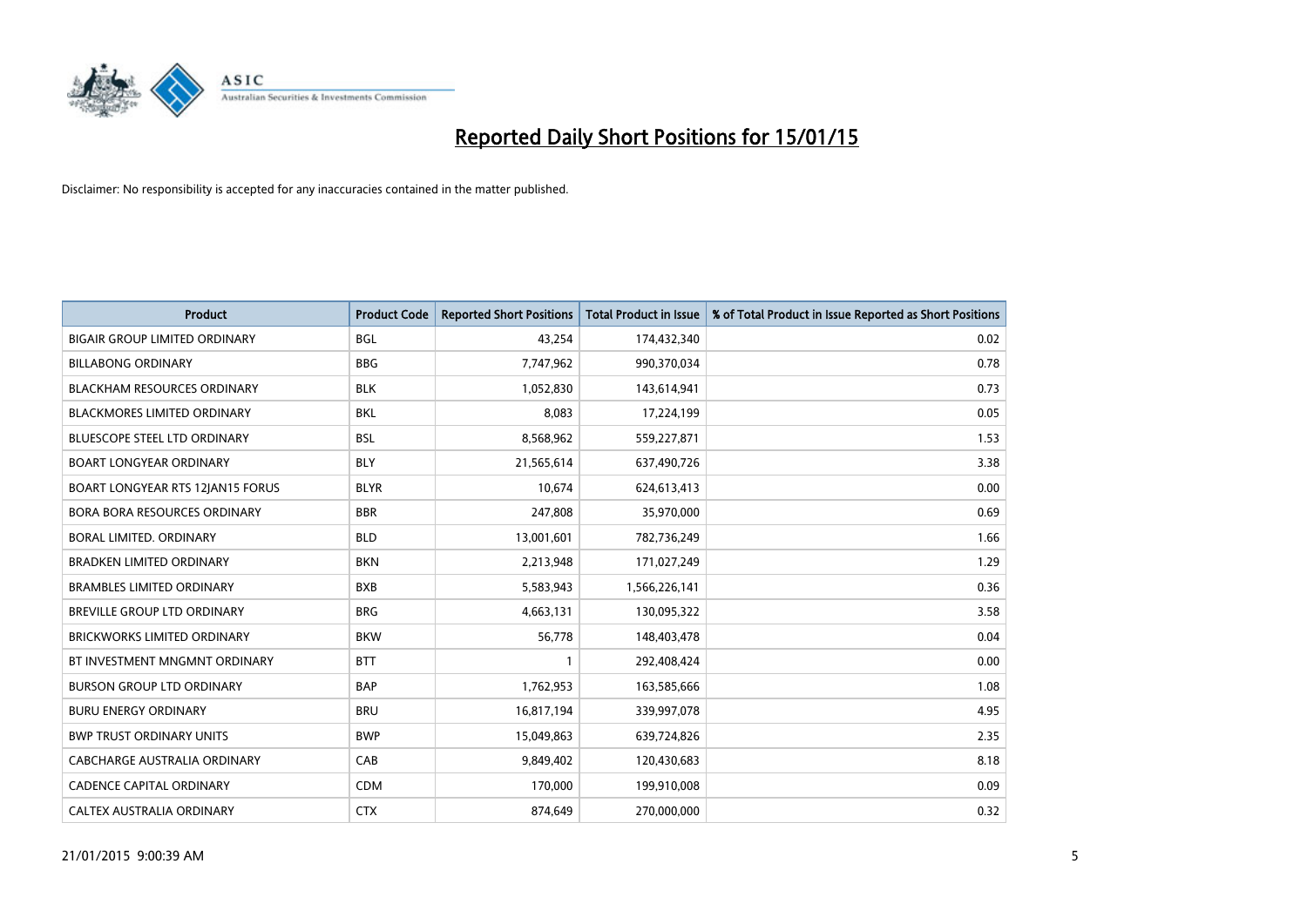

| <b>Product</b>                          | <b>Product Code</b> | <b>Reported Short Positions</b> | <b>Total Product in Issue</b> | % of Total Product in Issue Reported as Short Positions |
|-----------------------------------------|---------------------|---------------------------------|-------------------------------|---------------------------------------------------------|
| CAPE LAMBERT RES LTD ORDINARY           | <b>CFE</b>          | 280,137                         | 626,686,586                   | 0.04                                                    |
| CAPITOL HEALTH ORDINARY                 | CAI                 | 554,809                         | 496,244,861                   | 0.11                                                    |
| <b>CARDNO LIMITED ORDINARY</b>          | CDD                 | 15,827,602                      | 164,362,901                   | 9.63                                                    |
| CARINDALE PROPERTY UNIT                 | <b>CDP</b>          | 8,823                           | 70,000,000                    | 0.01                                                    |
| CARNARVON PETROLEUM ORDINARY            | <b>CVN</b>          | 2,058,612                       | 988,295,069                   | 0.21                                                    |
| <b>CARNEGIE WAVE ENERGY ORDINARY</b>    | <b>CWE</b>          | 500                             | 1,742,824,771                 | 0.00                                                    |
| CARSALES.COM LTD ORDINARY               | <b>CRZ</b>          | 14,685,274                      | 239,001,759                   | 6.14                                                    |
| CASH CONVERTERS ORDINARY                | CCV                 | 6,171,510                       | 478,876,525                   | 1.29                                                    |
| CEDAR WOODS PROP. ORDINARY              | <b>CWP</b>          | 240,133                         | 78,336,371                    | 0.31                                                    |
| CENTRAL PETROLEUM ORDINARY              | <b>CTP</b>          | 5,737                           | 368,718,957                   | 0.00                                                    |
| CENTURIA METRO REIT STAPLED             | <b>CMA</b>          | 698,404                         | 71,500,158                    | 0.98                                                    |
| CFS RETAIL TRUST GRP STAPLED SECURITIES | <b>CFX</b>          | 5,259,496                       | 3,050,355,727                 | 0.17                                                    |
| <b>CHALLENGER LIMITED ORDINARY</b>      | <b>CGF</b>          | 1,354,033                       | 569,725,821                   | 0.24                                                    |
| CHANDLER MACLEOD LTD ORDINARY           | <b>CMG</b>          | 4,000                           | 547,985,086                   | 0.00                                                    |
| CHARTER HALL GROUP STAPLED US PROHIBIT. | CHC                 | 501,388                         | 355,051,540                   | 0.14                                                    |
| <b>CHARTER HALL RETAIL UNITS</b>        | <b>COR</b>          | 14,636,959                      | 372,893,153                   | 3.93                                                    |
| <b>CHORUS LIMITED ORDINARY</b>          | <b>CNU</b>          | 52,292                          | 396,369,767                   | 0.01                                                    |
| CLEARVIEW WEALTH LTD ORDINARY           | <b>CVW</b>          | 10,001                          | 581,111,182                   | 0.00                                                    |
| CLINUVEL PHARMACEUT, ORDINARY           | <b>CUV</b>          | 35,063                          | 42,526,245                    | 0.08                                                    |
| COAL OF AFRICA LTD ORDINARY             | <b>CZA</b>          | 426                             | 1,599,368,613                 | 0.00                                                    |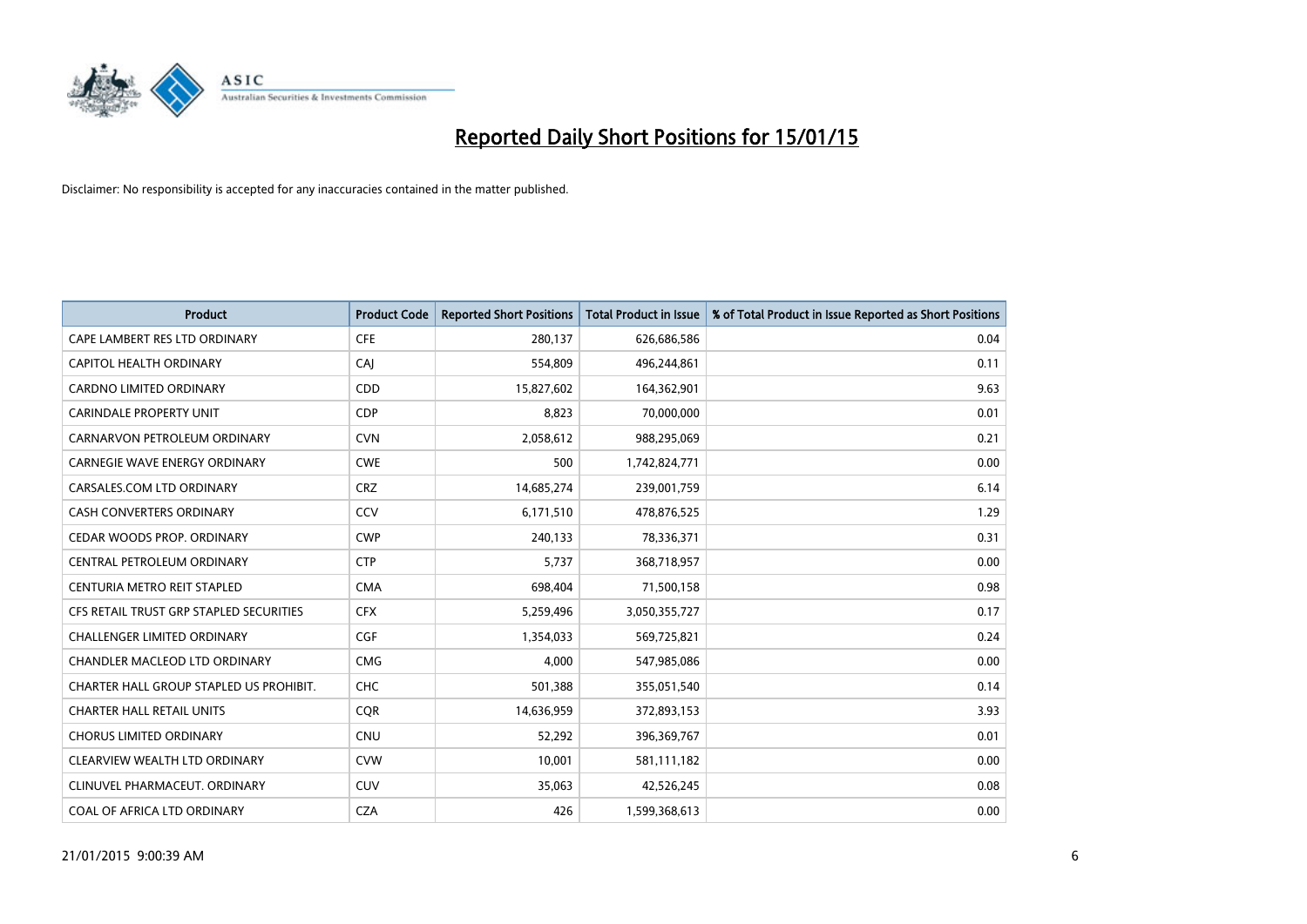

| <b>Product</b>                          | <b>Product Code</b> | <b>Reported Short Positions</b> | <b>Total Product in Issue</b> | % of Total Product in Issue Reported as Short Positions |
|-----------------------------------------|---------------------|---------------------------------|-------------------------------|---------------------------------------------------------|
| <b>COALSPUR MINES LTD ORDINARY</b>      | <b>CPL</b>          | 75,945                          | 641,544,455                   | 0.01                                                    |
| COCA-COLA AMATIL ORDINARY               | <b>CCL</b>          | 24,769,607                      | 763,590,249                   | 3.24                                                    |
| COCHLEAR LIMITED ORDINARY               | <b>COH</b>          | 5,882,016                       | 57,081,775                    | 10.30                                                   |
| <b>COCKATOO COAL ORDINARY</b>           | <b>COK</b>          | 167,987                         | 4,560,196,928                 | 0.00                                                    |
| <b>CODAN LIMITED ORDINARY</b>           | <b>CDA</b>          | 80,967                          | 177,063,244                   | 0.05                                                    |
| <b>COFFEY INTERNATIONAL ORDINARY</b>    | COF                 | 6,077                           | 255,833,165                   | 0.00                                                    |
| <b>COKAL LTD ORDINARY</b>               | <b>CKA</b>          | 6,820                           | 471,487,926                   | 0.00                                                    |
| <b>COLLECTION HOUSE ORDINARY</b>        | <b>CLH</b>          | 2,722,483                       | 130,443,227                   | 2.09                                                    |
| <b>COLLINS FOODS LTD ORDINARY</b>       | <b>CKF</b>          | 4,871                           | 93,000,003                    | 0.01                                                    |
| COMMONWEALTH BANK, ORDINARY             | <b>CBA</b>          | 23,162,470                      | 1,621,319,194                 | 1.43                                                    |
| <b>COMPASS RESOURCES ORDINARY</b>       | <b>CMR</b>          | 7,472                           | 1,403,744,100                 | 0.00                                                    |
| <b>COMPUTERSHARE LTD ORDINARY</b>       | <b>CPU</b>          | 8,159,423                       | 556,203,079                   | 1.47                                                    |
| <b>COOPER ENERGY LTD ORDINARY</b>       | <b>COE</b>          | 98,886                          | 331,905,323                   | 0.03                                                    |
| CORP TRAVEL LIMITED ORDINARY            | <b>CTD</b>          | 736,695                         | 96,993,355                    | 0.76                                                    |
| <b>COVER-MORE GRP LTD ORDINARY</b>      | <b>CVO</b>          | 5,153,799                       | 317,750,000                   | 1.62                                                    |
| <b>CREDIT CORP GROUP ORDINARY</b>       | <b>CCP</b>          | 469,104                         | 46,296,407                    | 1.01                                                    |
| <b>CROMWELL PROP STAPLED SECURITIES</b> | <b>CMW</b>          | 10,498,644                      | 1,735,299,783                 | 0.61                                                    |
| CROWN RESORTS LTD ORDINARY              | <b>CWN</b>          | 15,824,745                      | 728,394,185                   | 2.17                                                    |
| <b>CSG LIMITED ORDINARY</b>             | CSV                 | 425,718                         | 284,148,839                   | 0.15                                                    |
| <b>CSL LIMITED ORDINARY</b>             | <b>CSL</b>          | 1,131,265                       | 473,852,185                   | 0.24                                                    |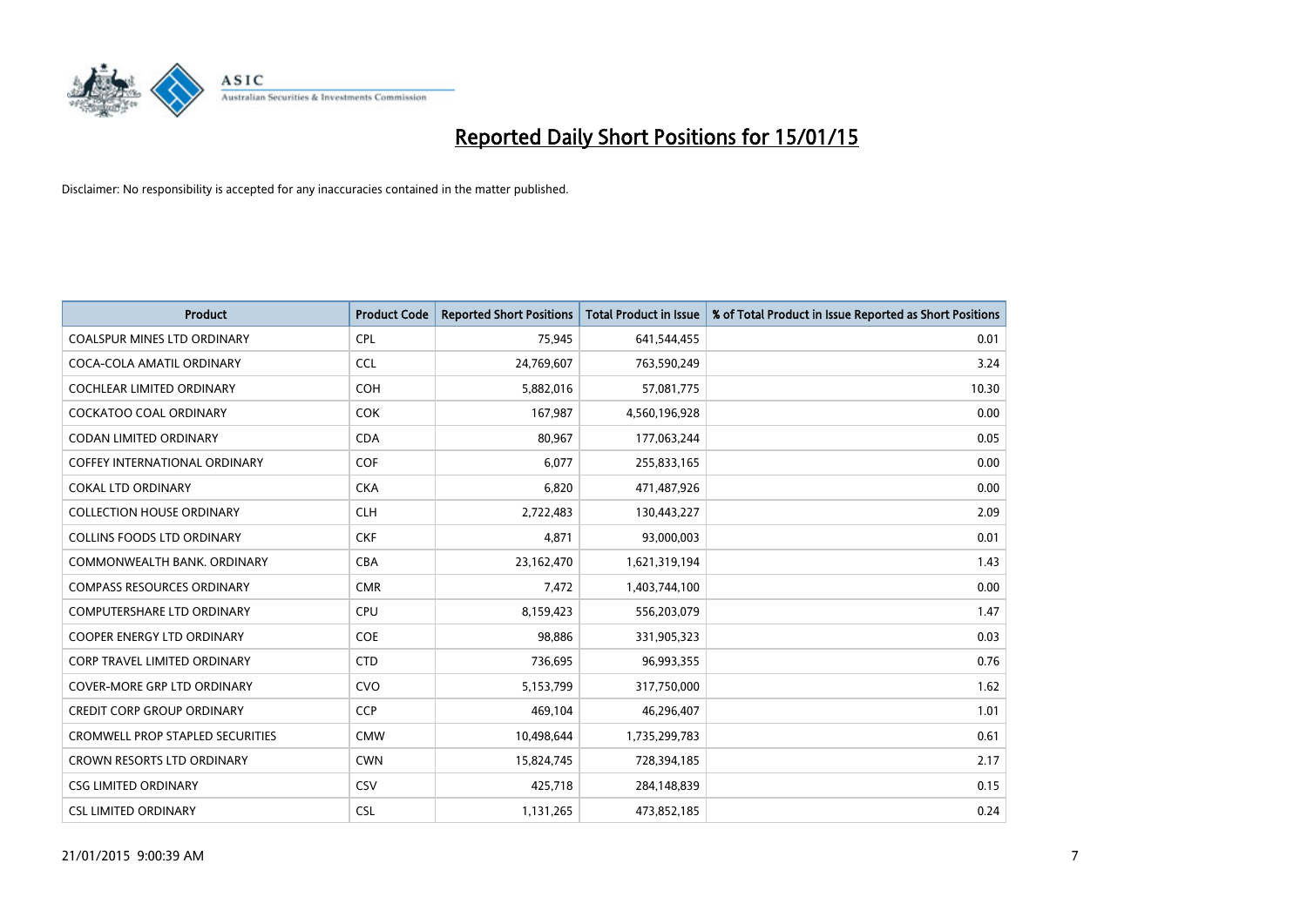

| <b>Product</b>                     | <b>Product Code</b> | <b>Reported Short Positions</b> | <b>Total Product in Issue</b> | % of Total Product in Issue Reported as Short Positions |
|------------------------------------|---------------------|---------------------------------|-------------------------------|---------------------------------------------------------|
| <b>CSR LIMITED ORDINARY</b>        | <b>CSR</b>          | 12,373,212                      | 506,000,315                   | 2.45                                                    |
| <b>CUDECO LIMITED ORDINARY</b>     | <b>CDU</b>          | 9,310,953                       | 243,055,501                   | 3.83                                                    |
| DECMIL GROUP LIMITED ORDINARY      | <b>DCG</b>          | 918,146                         | 168,657,794                   | 0.54                                                    |
| DEEP YELLOW LIMITED ORDINARY       | <b>DYL</b>          | 1,002                           | 1,900,807,969                 | 0.00                                                    |
| DEVINE LIMITED ORDINARY            | <b>DVN</b>          | 1,548                           | 158,730,556                   | 0.00                                                    |
| DEXUS PROPERTY GROUP STAPLED UNITS | <b>DXS</b>          | 1,224,730                       | 905,531,797                   | 0.14                                                    |
| DICK SMITH HLDGS ORDINARY          | <b>DSH</b>          | 16,352,773                      | 236,511,364                   | 6.91                                                    |
| DISCOVERY METALS LTD ORDINARY      | <b>DML</b>          | 445,184                         | 644,039,581                   | 0.07                                                    |
| DOMINO PIZZA ENTERPR ORDINARY      | <b>DMP</b>          | 1,556,337                       | 86,160,773                    | 1.81                                                    |
| DONACO INTERNATIONAL ORDINARY      | <b>DNA</b>          | 9,524,027                       | 460,505,113                   | 2.07                                                    |
| DORAY MINERALS LTD ORDINARY        | <b>DRM</b>          | 119,277                         | 167,084,256                   | 0.07                                                    |
| DOWNER EDI LIMITED ORDINARY        | <b>DOW</b>          | 28,312,890                      | 435,399,975                   | 6.50                                                    |
| DRILLSEARCH ENERGY ORDINARY        | <b>DLS</b>          | 11,623,635                      | 461,101,450                   | 2.52                                                    |
| DUET GROUP STAPLED US PROHIBIT.    | <b>DUE</b>          | 17,478,285                      | 1,493,678,915                 | 1.17                                                    |
| DULUXGROUP LIMITED ORDINARY        | <b>DLX</b>          | 2,746,859                       | 388,543,268                   | 0.71                                                    |
| ECHO ENTERTAINMENT ORDINARY        | EGP                 | 10,045,845                      | 825,672,730                   | 1.22                                                    |
| ELDERS LIMITED ORDINARY            | <b>ELD</b>          | 532,052                         | 83,734,671                    | 0.64                                                    |
| <b>EMECO HOLDINGS ORDINARY</b>     | <b>EHL</b>          | 11,255,205                      | 599,675,707                   | 1.88                                                    |
| <b>ENDEAVOUR MIN CORP CDI 1:1</b>  | <b>EVR</b>          | 44,048                          | 46,222,520                    | 0.10                                                    |
| ENERGY RESOURCES ORDINARY 'A'      | ERA                 | 11,471,224                      | 517,725,062                   | 2.22                                                    |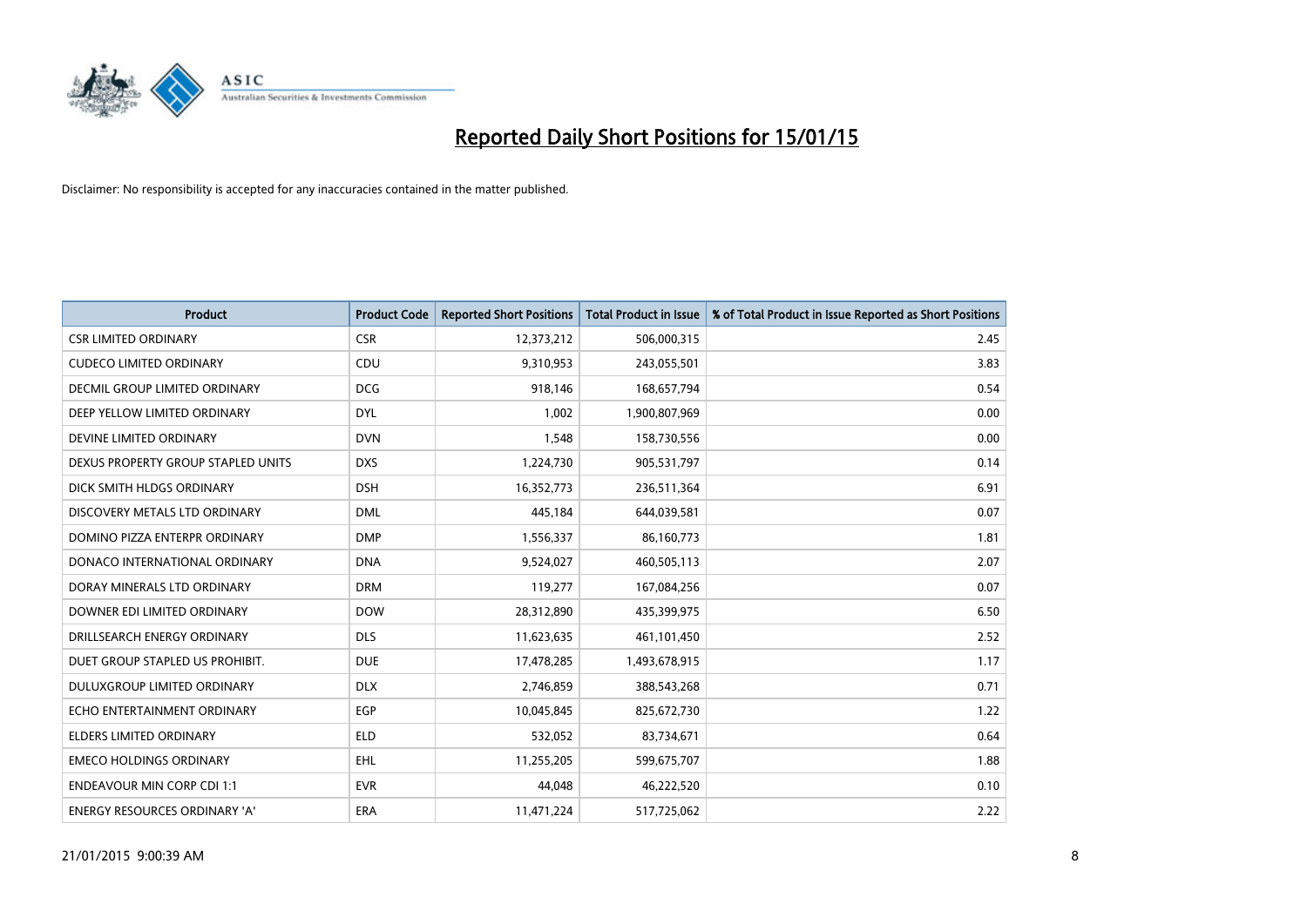

| <b>Product</b>                         | <b>Product Code</b> | <b>Reported Short Positions</b> | <b>Total Product in Issue</b> | % of Total Product in Issue Reported as Short Positions |
|----------------------------------------|---------------------|---------------------------------|-------------------------------|---------------------------------------------------------|
| <b>ENERGY WORLD CORPOR, ORDINARY</b>   | <b>EWC</b>          | 47,309,960                      | 1,734,166,672                 | 2.73                                                    |
| <b>ENSOGO LIMITED ORDINARY</b>         | E88                 | 212,388                         | 426,069,834                   | 0.05                                                    |
| EQUATORIAL RES LTD ORDINARY            | EQX                 | 33                              | 124,445,353                   | 0.00                                                    |
| EQUITY TRUSTEES ORDINARY               | EQT                 | 47,230                          | 19,269,445                    | 0.25                                                    |
| ERM POWER LIMITED ORDINARY             | EPW                 | 1,252,343                       | 241,477,698                   | 0.52                                                    |
| ESTIA HEALTH LTD ORDINARY              | <b>EHE</b>          | 742,784                         | 180,885,580                   | 0.41                                                    |
| EVOLUTION MINING LTD ORDINARY          | <b>EVN</b>          | 30,039,558                      | 714,921,647                   | 4.20                                                    |
| FAIRFAX MEDIA LTD ORDINARY             | <b>FXJ</b>          | 51,596,573                      | 2,351,955,725                 | 2.19                                                    |
| <b>FANTASTIC HOLDINGS ORDINARY</b>     | <b>FAN</b>          | 14,643                          | 103,257,398                   | 0.01                                                    |
| FAR LTD ORDINARY                       | <b>FAR</b>          | 11,130,390                      | 3,126,808,427                 | 0.36                                                    |
| FEDERATION CNTRES ORD/UNIT STAPLED SEC | <b>FDC</b>          | 2,839,120                       | 1,427,641,565                 | 0.20                                                    |
| FINBAR GROUP LIMITED ORDINARY          | <b>FRI</b>          | 7.447                           | 228,720,815                   | 0.00                                                    |
| FISHER & PAYKEL H. ORDINARY            | <b>FPH</b>          | 726                             | 557,847,151                   | 0.00                                                    |
| FLEETWOOD CORP ORDINARY                | <b>FWD</b>          | 1,483,091                       | 61,039,412                    | 2.43                                                    |
| FLETCHER BUILDING ORDINARY             | <b>FBU</b>          | 1,869,168                       | 687,854,788                   | 0.27                                                    |
| <b>FLEXIGROUP LIMITED ORDINARY</b>     | <b>FXL</b>          | 8,676,036                       | 304,096,060                   | 2.85                                                    |
| FLIGHT CENTRE TRAVEL ORDINARY          | <b>FLT</b>          | 6,766,387                       | 100,725,711                   | 6.72                                                    |
| FLINDERS MINES LTD ORDINARY            | <b>FMS</b>          | 165,000                         | 2,762,995,689                 | 0.01                                                    |
| <b>FOCUS MINERALS LTD ORDINARY</b>     | <b>FML</b>          | 4,361,631                       | 9,137,375,877                 | 0.05                                                    |
| FOLKESTONE EDU TRUST UNITS             | <b>FET</b>          | 70,111                          | 243,547,032                   | 0.03                                                    |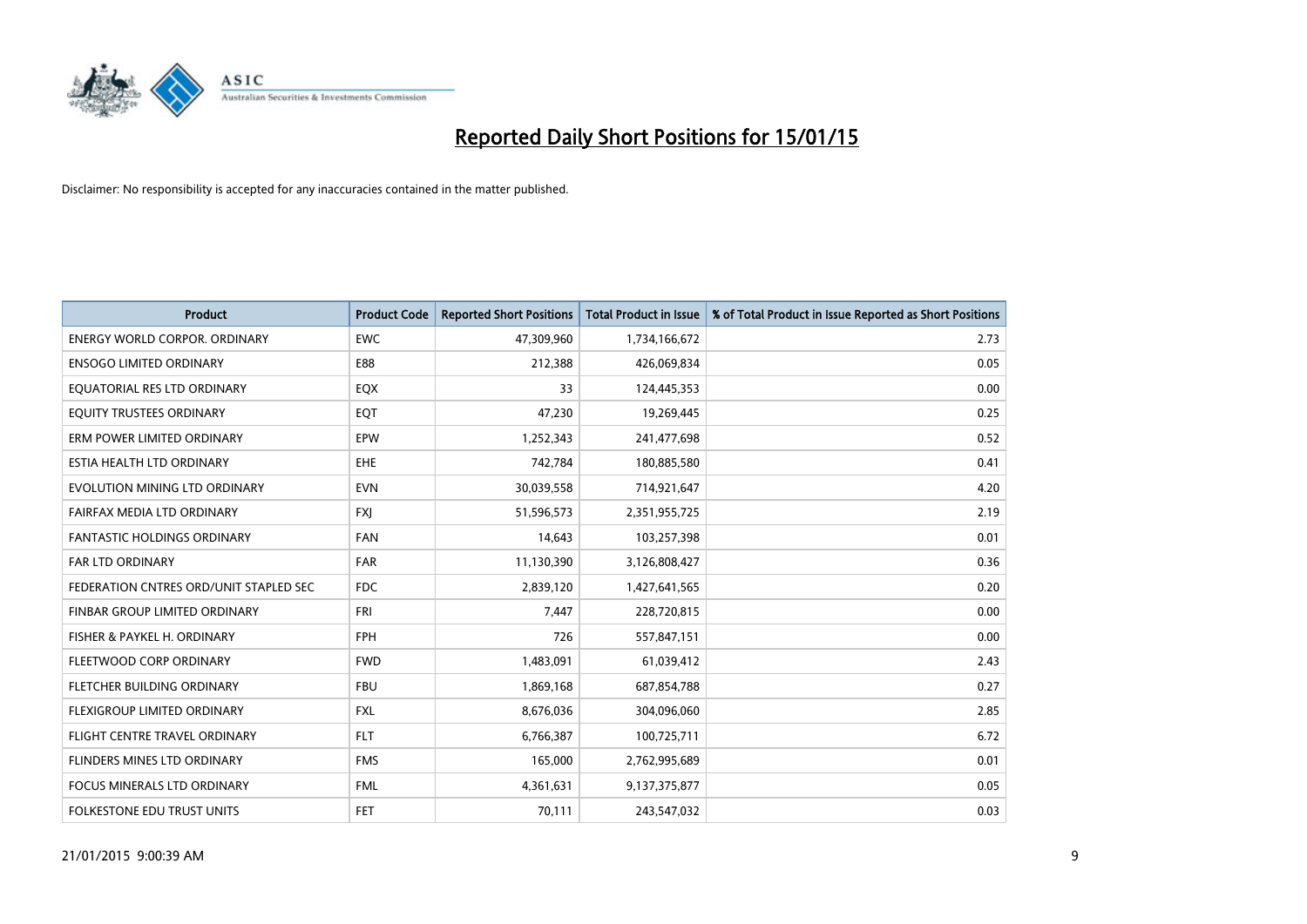

| <b>Product</b>                             | <b>Product Code</b> | <b>Reported Short Positions</b> | <b>Total Product in Issue</b> | % of Total Product in Issue Reported as Short Positions |
|--------------------------------------------|---------------------|---------------------------------|-------------------------------|---------------------------------------------------------|
| FONTERRA SHARE FUND ORDINARY UNITS         | <b>FSF</b>          | 109,403                         | 123,027,274                   | 0.09                                                    |
| FORTESCUE METALS GRP ORDINARY              | <b>FMG</b>          | 305,212,099                     | 3,113,798,151                 | 9.80                                                    |
| FREEDOM FOOD LTD ORDINARY                  | <b>FNP</b>          | 40,793                          | 152,689,663                   | 0.03                                                    |
| <b>FUNTASTIC LIMITED ORDINARY</b>          | <b>FUN</b>          | 370,000                         | 669,869,723                   | 0.06                                                    |
| <b>G.U.D. HOLDINGS ORDINARY</b>            | GUD                 | 2,969,309                       | 70,939,492                    | 4.19                                                    |
| <b>G8 EDUCATION LIMITED ORDINARY</b>       | <b>GEM</b>          | 9,806,310                       | 353,691,630                   | 2.77                                                    |
| <b>GALAXY RESOURCES ORDINARY</b>           | <b>GXY</b>          | 1,371,021                       | 1,064,783,990                 | 0.13                                                    |
| <b>GALE PACIFIC LIMITED ORDINARY</b>       | GAP                 | 28,100                          | 297,474,396                   | 0.01                                                    |
| <b>GBST HOLDINGS ORDINARY</b>              | GBT                 | 10,065                          | 66,561,725                    | 0.02                                                    |
| <b>GDI PROPERTY GRP STAPLED SECURITIES</b> | GDI                 | 335,998                         | 567,575,025                   | 0.06                                                    |
| <b>GENESIS ENERGY LTD ORDINARY</b>         | <b>GNE</b>          | 1,000                           | 1,000,000,000                 | 0.00                                                    |
| <b>GENETIC TECHNOLOGIES ORDINARY</b>       | GTG                 | 3,518,280                       | 856,860,254                   | 0.41                                                    |
| <b>GENTRACK GROUP LTD ORDINARY</b>         | <b>GTK</b>          | 3,000                           | 72,699,510                    | 0.00                                                    |
| <b>GENWORTH MORTGAGE ORDINARY</b>          | <b>GMA</b>          | 15,757,240                      | 650,000,000                   | 2.42                                                    |
| <b>GEODYNAMICS LIMITED ORDINARY</b>        | GDY                 | 819                             | 435,880,130                   | 0.00                                                    |
| <b>GINDALBIE METALS LTD ORDINARY</b>       | GBG                 | 33,110,765                      | 1,495,306,811                 | 2.21                                                    |
| <b>GOLD ROAD RES LTD ORDINARY</b>          | GOR                 | 1,885,187                       | 594,881,822                   | 0.32                                                    |
| <b>GOODMAN FIELDER, ORDINARY</b>           | <b>GFF</b>          | 4,740,687                       | 1,955,559,207                 | 0.24                                                    |
| <b>GOODMAN GROUP STAPLED</b>               | <b>GMG</b>          | 13,510,302                      | 1,745,460,061                 | 0.77                                                    |
| <b>GPT GROUP STAPLED SEC.</b>              | GPT                 | 3,363,625                       | 1,685,460,955                 | 0.20                                                    |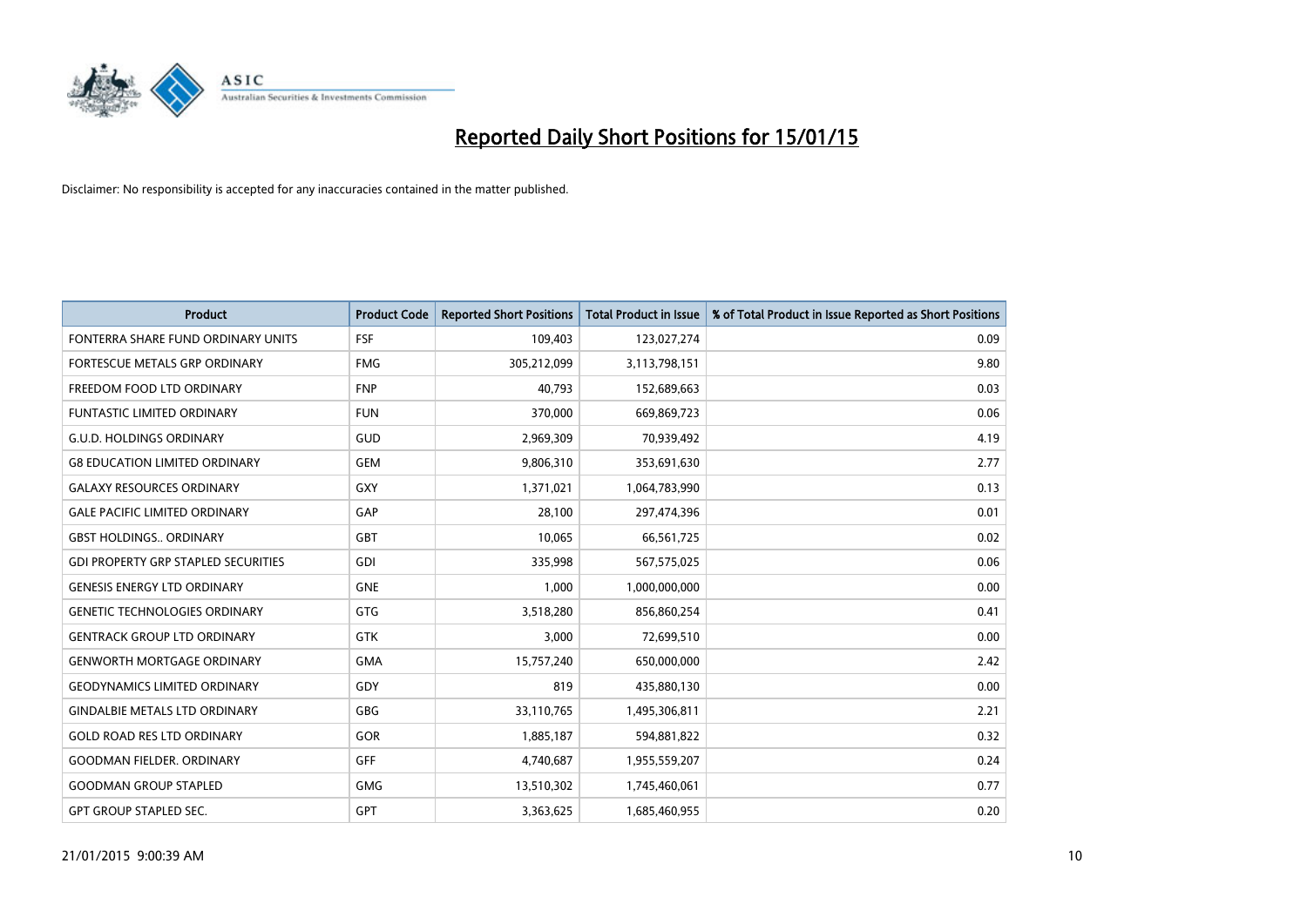

| <b>Product</b>                                   | <b>Product Code</b> | <b>Reported Short Positions</b> | <b>Total Product in Issue</b> | % of Total Product in Issue Reported as Short Positions |
|--------------------------------------------------|---------------------|---------------------------------|-------------------------------|---------------------------------------------------------|
| <b>GRAINCORP LIMITED A CLASS ORDINARY</b>        | <b>GNC</b>          | 15,349,646                      | 228,855,628                   | 6.71                                                    |
| <b>GRANGE RESOURCES. ORDINARY</b>                | GRR                 | 11,711,081                      | 1,157,338,698                 | 1.01                                                    |
| <b>GREENCROSS LIMITED ORDINARY</b>               | GXL                 | 2,661,578                       | 111,447,503                   | 2.39                                                    |
| <b>GREENLAND MIN EN LTD ORDINARY</b>             | GGG                 | 3,234,064                       | 669,389,552                   | 0.48                                                    |
| <b>GREENLAND MIN EN LTD RIGHTS 26-JUN-14</b>     | GGGR                | 3,842                           | 88,685,050                    | 0.00                                                    |
| <b>GROWTHPOINT PROPERTY ORD/UNIT STAPLED SEC</b> | GOZ                 | 693,860                         | 554,602,697                   | 0.13                                                    |
| <b>GRYPHON MINERALS LTD ORDINARY</b>             | GRY                 | 2,266,033                       | 401,185,424                   | 0.56                                                    |
| <b>GUILDFORD COAL LTD ORDINARY</b>               | <b>GUF</b>          | 29,999                          | 917,612,681                   | 0.00                                                    |
| <b>GWA GROUP LTD ORDINARY</b>                    | <b>GWA</b>          | 15,952,082                      | 306,533,770                   | 5.20                                                    |
| HANSEN TECHNOLOGIES ORDINARY                     | <b>HSN</b>          | 1,887                           | 163,214,381                   | 0.00                                                    |
| <b>HARVEY NORMAN ORDINARY</b>                    | <b>HVN</b>          | 44,631,401                      | 1,110,603,911                 | 4.02                                                    |
| HEALTHSCOPE LIMITED. ORDINARY                    | <b>HSO</b>          | 14,438,787                      | 1,732,094,838                 | 0.83                                                    |
| <b>HENDERSON GROUP CDI 1:1</b>                   | <b>HGG</b>          | 4,236,935                       | 766,858,952                   | 0.55                                                    |
| HFA HOLDINGS LIMITED ORDINARY                    | <b>HFA</b>          | 308                             | 162,147,897                   | 0.00                                                    |
| <b>HIGHLANDS PACIFIC ORDINARY</b>                | <b>HIG</b>          | 3,153                           | 918,694,336                   | 0.00                                                    |
| HILLGROVE RES LTD ORDINARY                       | <b>HGO</b>          | 133,291                         | 147,711,123                   | 0.09                                                    |
| HILLS LTD ORDINARY                               | HIL                 | 1,311,228                       | 231,985,526                   | 0.57                                                    |
| HORIZON OIL LIMITED ORDINARY                     | <b>HZN</b>          | 37,690,216                      | 1,301,981,265                 | 2.89                                                    |
| <b>HOTEL PROPERTY STAPLED</b>                    | <b>HPI</b>          | 57,160                          | 146,105,439                   | 0.04                                                    |
| HUON AQUACULTURE GRP ORDINARY                    | <b>HUO</b>          | 905,261                         | 87,337,207                    | 1.04                                                    |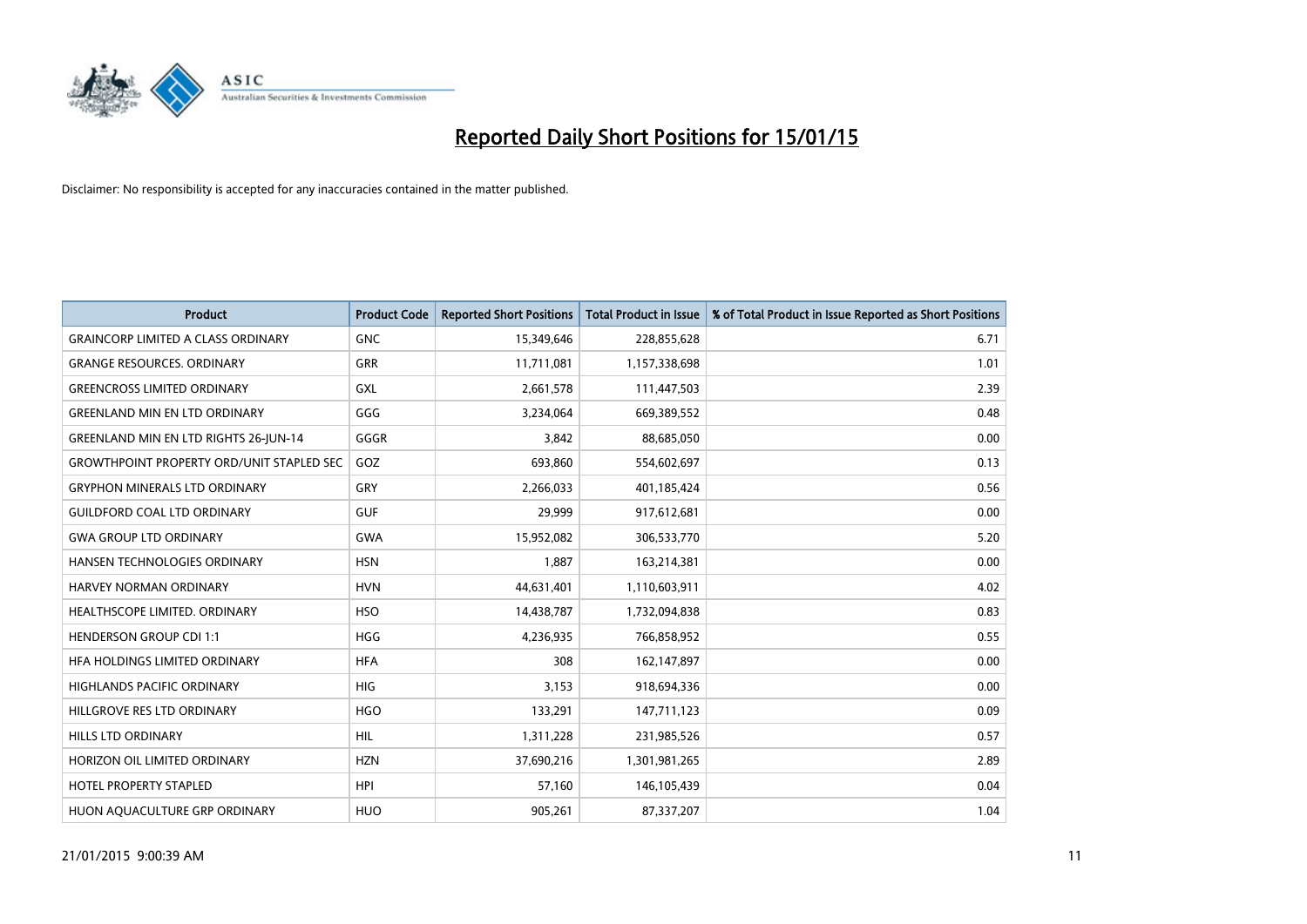

| <b>Product</b>                         | <b>Product Code</b> | <b>Reported Short Positions</b> | <b>Total Product in Issue</b> | % of Total Product in Issue Reported as Short Positions |
|----------------------------------------|---------------------|---------------------------------|-------------------------------|---------------------------------------------------------|
| <b>ICAR ASIA LTD ORDINARY</b>          | ICQ                 | 427,886                         | 217,769,656                   | 0.20                                                    |
| ICON ENERGY LIMITED ORDINARY           | <b>ICN</b>          | 100,000                         | 618,717,503                   | 0.02                                                    |
| <b>IINET LIMITED ORDINARY</b>          | <b>IIN</b>          | 7,778,963                       | 162, 163, 526                 | 4.80                                                    |
| ILUKA RESOURCES ORDINARY               | ILU                 | 19,581,354                      | 418,700,517                   | 4.68                                                    |
| <b>IMDEX LIMITED ORDINARY</b>          | <b>IMD</b>          | 2,022,634                       | 216,203,136                   | 0.94                                                    |
| IMF BENTHAM LTD ORDINARY               | <b>IMF</b>          | 4,441,412                       | 166,580,957                   | 2.67                                                    |
| <b>INCITEC PIVOT ORDINARY</b>          | <b>IPL</b>          | 28,391,135                      | 1,675,621,466                 | 1.69                                                    |
| <b>INDEPENDENCE GROUP ORDINARY</b>     | <b>IGO</b>          | 1,881,989                       | 234,256,573                   | 0.80                                                    |
| INDOPHIL RESOURCES ORDINARY            | <b>IRN</b>          | 3,966,850                       | 1,203,146,194                 | 0.33                                                    |
| <b>INDUSTRIA REIT STAPLED</b>          | <b>IDR</b>          | 452,189                         | 125,000,001                   | 0.36                                                    |
| INFIGEN ENERGY STAPLED SECURITIES      | <b>IFN</b>          | 3,314,869                       | 767,887,581                   | 0.43                                                    |
| <b>INFOMEDIA LTD ORDINARY</b>          | <b>IFM</b>          | 751,328                         | 307,127,687                   | 0.24                                                    |
| INGENIA GROUP STAPLED SECURITIES       | <b>INA</b>          | 9,647,718                       | 878,851,910                   | 1.10                                                    |
| <b>INSURANCE AUSTRALIA ORDINARY</b>    | <b>IAG</b>          | 11,582,181                      | 2,341,618,048                 | 0.49                                                    |
| <b>INTREPID MINES ORDINARY</b>         | <b>IAU</b>          | 618,308                         | 369,869,196                   | 0.17                                                    |
| INVESTA OFFICE FUND STAPLED SECURITIES | <b>IOF</b>          | 808,462                         | 614,047,458                   | 0.13                                                    |
| <b>INVOCARE LIMITED ORDINARY</b>       | <b>IVC</b>          | 3,907,746                       | 110,030,298                   | 3.55                                                    |
| <b>IOOF HOLDINGS LTD ORDINARY</b>      | IFL                 | 13,608,106                      | 300,133,752                   | 4.53                                                    |
| <b>IPH LIMITED ORDINARY</b>            | <b>IPH</b>          | 548,406                         | 157,559,499                   | 0.35                                                    |
| <b>IPROPERTY GROUP LTD ORDINARY</b>    | <b>IPP</b>          | 2,389,255                       | 186,703,204                   | 1.28                                                    |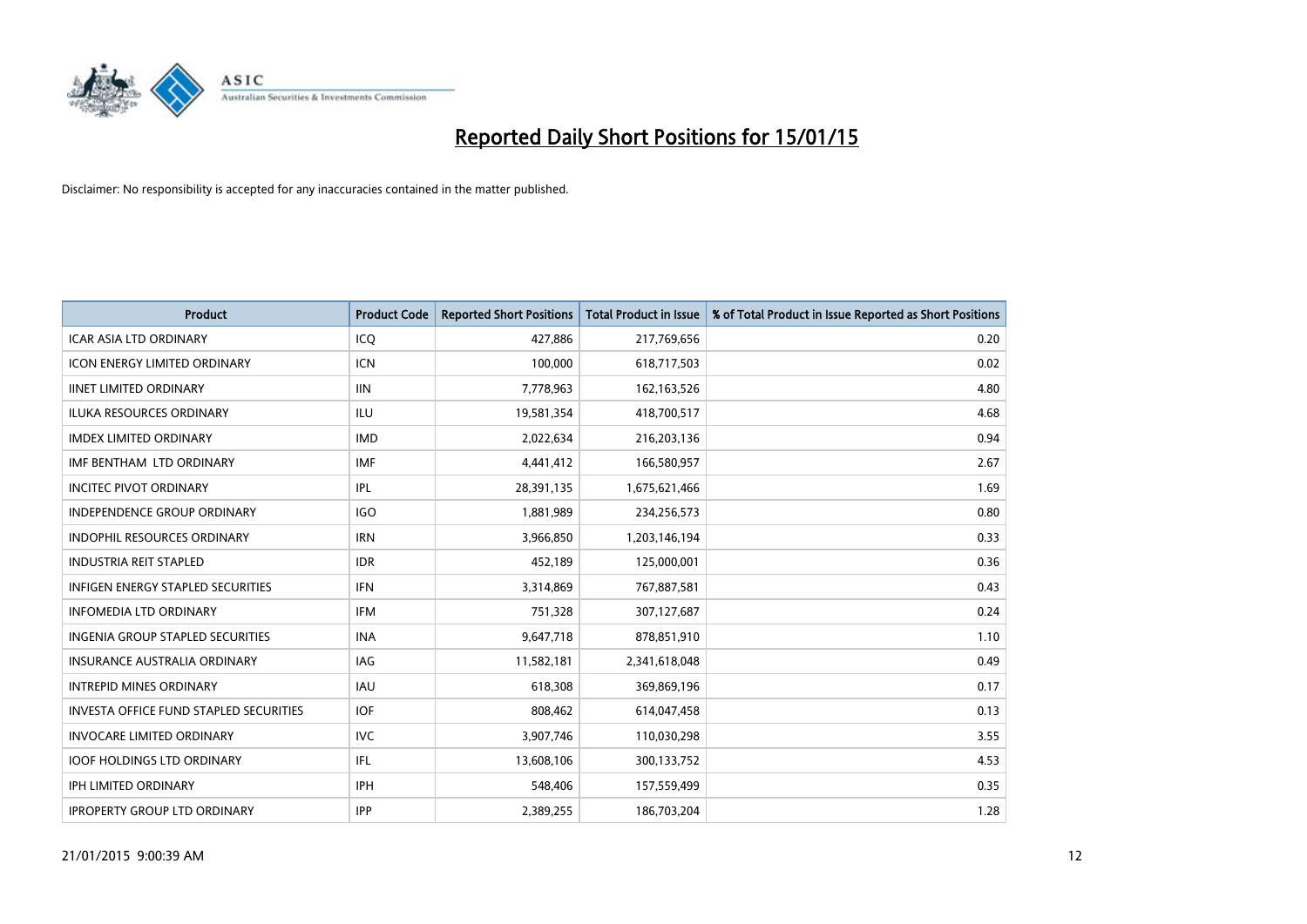

| <b>Product</b>                                  | <b>Product Code</b> | <b>Reported Short Positions</b> | <b>Total Product in Issue</b> | % of Total Product in Issue Reported as Short Positions |
|-------------------------------------------------|---------------------|---------------------------------|-------------------------------|---------------------------------------------------------|
| <b>IRESS LIMITED ORDINARY</b>                   | <b>IRE</b>          | 5,763,345                       | 159,097,319                   | 3.62                                                    |
| <b>ISELECT LTD ORDINARY</b>                     | <b>ISU</b>          | 1,411,128                       | 261,489,894                   | 0.54                                                    |
| <b>ISENTIA GROUP LTD ORDINARY</b>               | <b>ISD</b>          | 379,982                         | 200,000,001                   | 0.19                                                    |
| <b>ISENTRIC LTD. ORDINARY</b>                   | ICU                 | 74,064                          | 77,362,962                    | 0.10                                                    |
| <b>IAMES HARDIE INDUST CHESS DEPOSITARY INT</b> | <b>IHX</b>          | 9,376,956                       | 445,229,454                   | 2.11                                                    |
| JAPARA HEALTHCARE LT ORDINARY                   | <b>IHC</b>          | 14,740,390                      | 263,046,592                   | 5.60                                                    |
| <b>JB HI-FI LIMITED ORDINARY</b>                | <b>IBH</b>          | 10,221,966                      | 98,950,309                    | 10.33                                                   |
| KAROON GAS AUSTRALIA ORDINARY                   | <b>KAR</b>          | 19,789,393                      | 246,608,239                   | 8.02                                                    |
| KATHMANDU HOLD LTD ORDINARY                     | <b>KMD</b>          | 5,611,032                       | 201,484,583                   | 2.78                                                    |
| <b>KBL MINING LIMITED ORDINARY</b>              | <b>KBL</b>          | 1,820                           | 396,535,629                   | 0.00                                                    |
| KINGSGATE CONSOLID. ORDINARY                    | <b>KCN</b>          | 20,177,476                      | 223,584,937                   | 9.02                                                    |
| KINGSROSE MINING LTD ORDINARY                   | <b>KRM</b>          | 414,490                         | 358,611,493                   | 0.12                                                    |
| KOGI IRON LTD ORDINARY                          | <b>KFE</b>          | 164,562                         | 376,669,836                   | 0.04                                                    |
| LEIGHTON HOLDINGS ORDINARY                      | LEI                 | 5,862,602                       | 338,503,563                   | 1.73                                                    |
| LEND LEASE GROUP UNIT/ORD STAPLED               | LLC                 | 1,777,553                       | 579,596,726                   | 0.31                                                    |
| LIFESTYLE COMMUNIT. ORDINARY                    | LIC                 | 25,000                          | 101,220,131                   | 0.02                                                    |
| LIQUEFIED NATURAL ORDINARY                      | LNG                 | 14,221,607                      | 462,643,201                   | 3.07                                                    |
| LOGICAMMS LIMITED ORDINARY                      | <b>LCM</b>          | 15,642                          | 71,178,179                    | 0.02                                                    |
| LONESTAR RESO LTD ORDINARY                      | LNR                 | 107,183                         | 752,187,211                   | 0.01                                                    |
| LYNAS CORPORATION ORDINARY                      | <b>LYC</b>          | 78,908,377                      | 3,370,955,034                 | 2.34                                                    |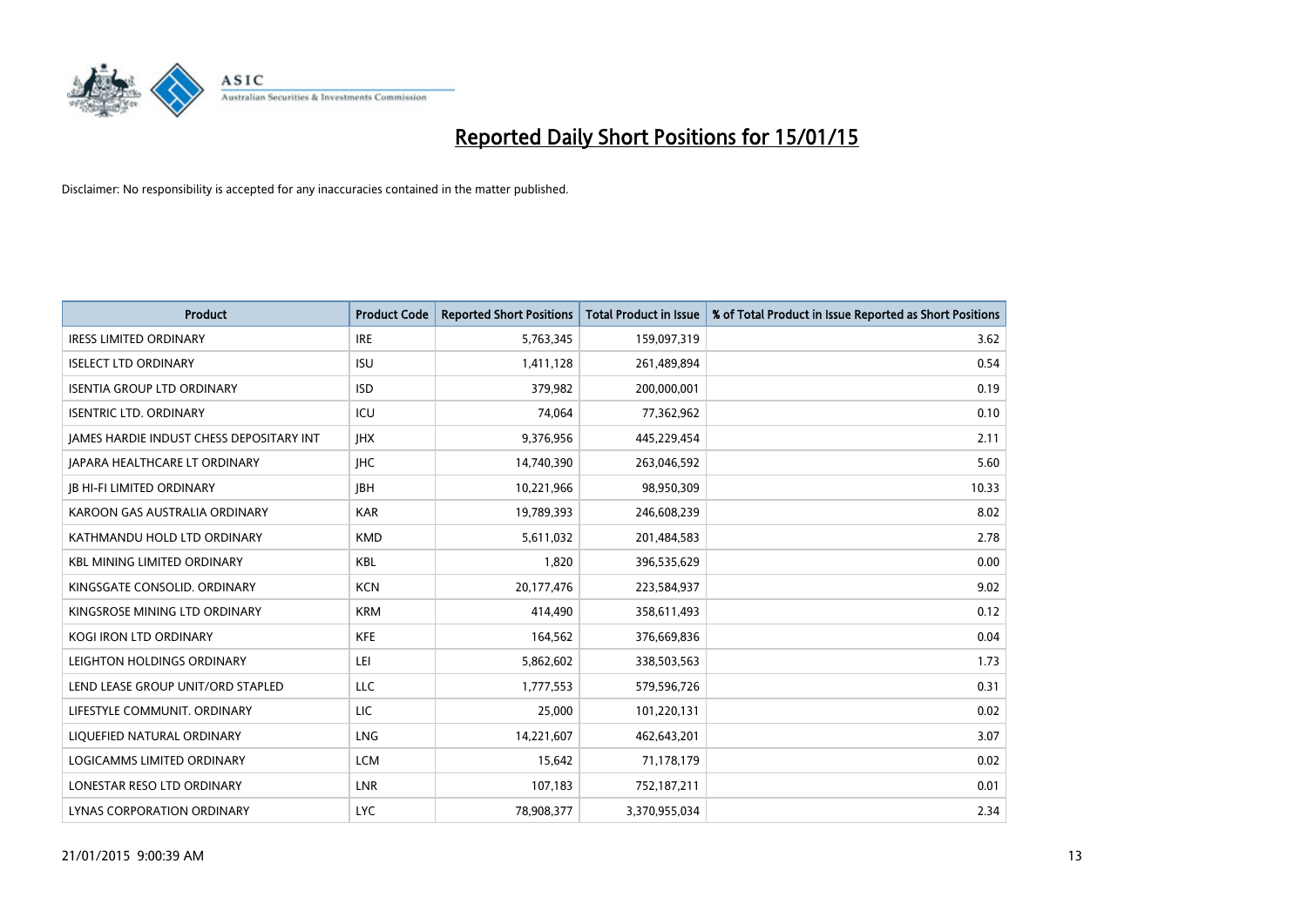

| <b>Product</b>                        | <b>Product Code</b> | <b>Reported Short Positions</b> | <b>Total Product in Issue</b> | % of Total Product in Issue Reported as Short Positions |
|---------------------------------------|---------------------|---------------------------------|-------------------------------|---------------------------------------------------------|
| <b>M2 GRP LTD ORDINARY</b>            | <b>MTU</b>          | 3,039,032                       | 181,905,060                   | 1.67                                                    |
| <b>MACA LIMITED ORDINARY</b>          | <b>MLD</b>          | 374,363                         | 232,676,373                   | 0.16                                                    |
| <b>MACMAHON HOLDINGS ORDINARY</b>     | MAH                 | 2,582,174                       | 1,261,699,966                 | 0.20                                                    |
| MACO ATLAS ROADS GRP ORDINARY STAPLED | <b>MOA</b>          | 12,145,367                      | 511,538,852                   | 2.37                                                    |
| MACOUARIE GROUP LTD ORDINARY          | <b>MOG</b>          | 330,303                         | 324,342,024                   | 0.10                                                    |
| MAGELLAN FIN GRP LTD ORDINARY         | <b>MFG</b>          | 1,688,416                       | 159,818,691                   | 1.06                                                    |
| MANTRA GROUP LTD ORDINARY             | <b>MTR</b>          | 4,397,390                       | 249,471,229                   | 1.76                                                    |
| <b>MATRIX C &amp; E LTD ORDINARY</b>  | <b>MCE</b>          | 2,564,746                       | 94,555,428                    | 2.71                                                    |
| MAVERICK DRILLING ORDINARY            | <b>MAD</b>          | 1,134,291                       | 544,821,602                   | 0.21                                                    |
| <b>MAXITRANS INDUSTRIES ORDINARY</b>  | <b>MXI</b>          | 33,349                          | 185,075,653                   | 0.02                                                    |
| MAYNE PHARMA LTD ORDINARY             | <b>MYX</b>          | 16,469,906                      | 591,881,071                   | 2.78                                                    |
| MCMILLAN SHAKESPEARE ORDINARY         | <b>MMS</b>          | 768,504                         | 77,525,801                    | 0.99                                                    |
| <b>MCPHERSON'S LTD ORDINARY</b>       | <b>MCP</b>          | 10,001                          | 96,684,407                    | 0.01                                                    |
| MEDIBANK PRIVATE LTD ORDINARY         | <b>MPL</b>          | 32,723,807                      | 2,754,003,240                 | 1.19                                                    |
| MEDUSA MINING LTD ORDINARY            | <b>MML</b>          | 10,766,609                      | 207,794,301                   | 5.18                                                    |
| MEO AUSTRALIA LTD ORDINARY            | <b>MEO</b>          | 411,000                         | 750,488,387                   | 0.05                                                    |
| MERIDIAN ENERGY INSTALMENT RECEIPTS   | <b>MEZCA</b>        | 200,000                         | 1,255,413,626                 | 0.02                                                    |
| MESOBLAST LIMITED ORDINARY            | <b>MSB</b>          | 24,609,480                      | 324,201,029                   | 7.59                                                    |
| METALS X LIMITED ORDINARY             | <b>MLX</b>          | 219,378                         | 416,010,939                   | 0.05                                                    |
| METCASH LIMITED ORDINARY              | <b>MTS</b>          | 104,513,842                     | 928,357,876                   | 11.26                                                   |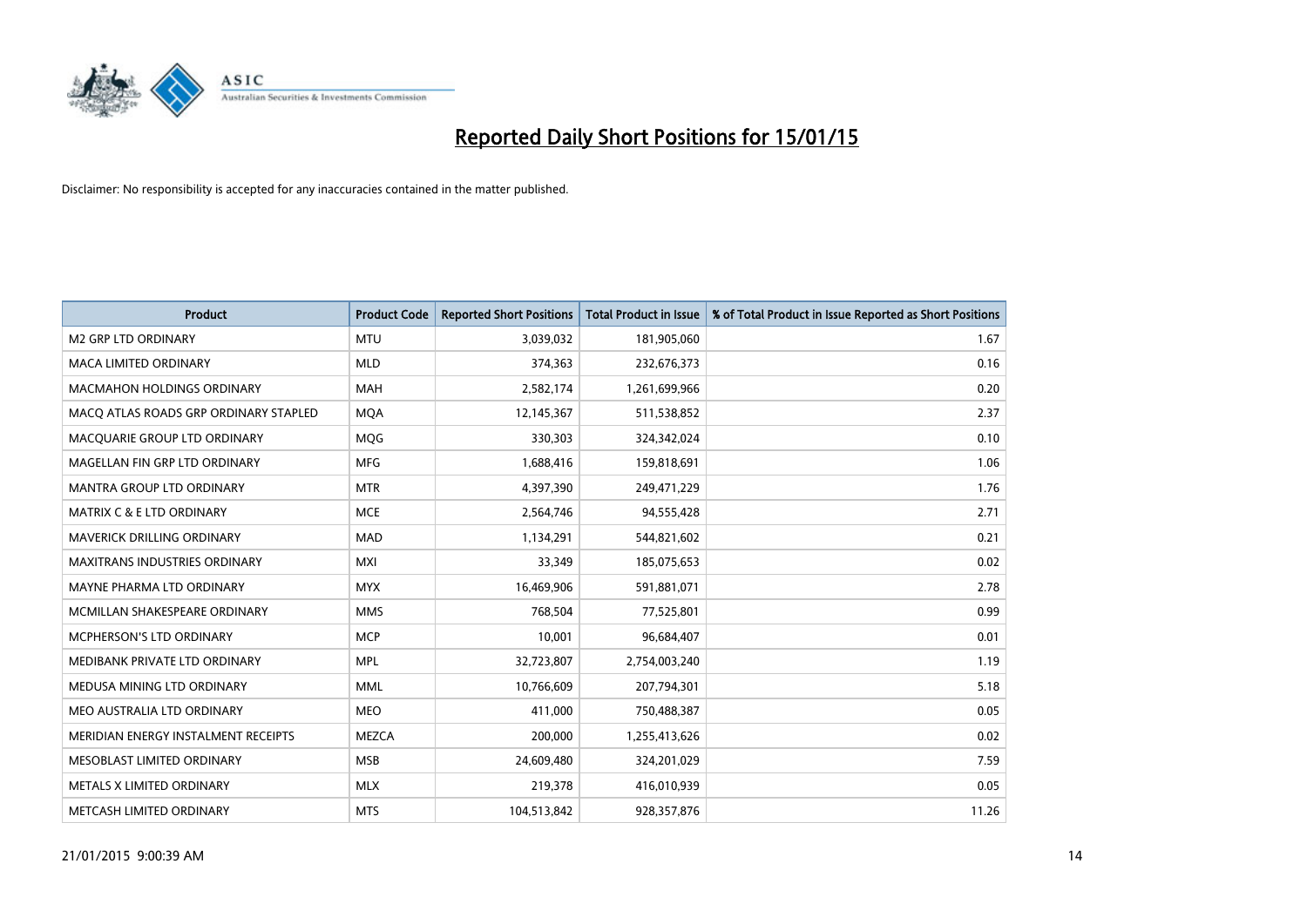

| <b>Product</b>                     | <b>Product Code</b> | <b>Reported Short Positions</b> | <b>Total Product in Issue</b> | % of Total Product in Issue Reported as Short Positions |
|------------------------------------|---------------------|---------------------------------|-------------------------------|---------------------------------------------------------|
| METMINCO LIMITED ORDINARY          | <b>MNC</b>          | 32,000                          | 1,855,516,023                 | 0.00                                                    |
| <b>MIGHTY RIVER POWER ORDINARY</b> | <b>MYT</b>          | 1,758,966                       | 1,400,012,517                 | 0.13                                                    |
| MINCOR RESOURCES NL ORDINARY       | <b>MCR</b>          | 48,934                          | 188,208,274                   | 0.03                                                    |
| MINERAL DEPOSITS ORDINARY          | <b>MDL</b>          | 884,420                         | 103,676,341                   | 0.85                                                    |
| MINERAL RESOURCES, ORDINARY        | <b>MIN</b>          | 15,585,996                      | 187,270,274                   | 8.32                                                    |
| MINT PAYMENTS LTD ORDINARY         | <b>MNW</b>          | 27,180                          | 470,635,552                   | 0.01                                                    |
| MIRABELA NICKEL LTD ORDINARY       | <b>MBN</b>          | 2,012,293                       | 929,710,216                   | 0.22                                                    |
| MIRVAC GROUP STAPLED SECURITIES    | <b>MGR</b>          | 12,835,089                      | 3,697,197,370                 | 0.35                                                    |
| <b>MMAOFFSHOR ORDINARY</b>         | <b>MRM</b>          | 23,058,642                      | 368,666,221                   | 6.25                                                    |
| MOLOPO ENERGY LTD ORDINARY         | <b>MPO</b>          | 30,833                          | 248,705,730                   | 0.01                                                    |
| MONADELPHOUS GROUP ORDINARY        | <b>MND</b>          | 7,057,697                       | 92,998,380                    | 7.59                                                    |
| MONASH IVF GROUP LTD ORDINARY      | <b>MVF</b>          | 691,908                         | 231,081,089                   | 0.30                                                    |
| MORTGAGE CHOICE LTD ORDINARY       | <b>MOC</b>          | 31,446                          | 124,216,248                   | 0.03                                                    |
| <b>MOUNT GIBSON IRON ORDINARY</b>  | <b>MGX</b>          | 72,474,588                      | 1,090,805,085                 | 6.64                                                    |
| MULTIPLEX SITES SITES              | <b>MXUPA</b>        | 2,133                           | 4,500,000                     | 0.05                                                    |
| MYER HOLDINGS LTD ORDINARY         | <b>MYR</b>          | 103,583,485                     | 585,689,551                   | 17.69                                                   |
| <b>MYSTATE LIMITED ORDINARY</b>    | <b>MYS</b>          | 4,918                           | 87,283,417                    | 0.01                                                    |
| NANOSONICS LIMITED ORDINARY        | <b>NAN</b>          | 2,504,051                       | 264,362,826                   | 0.95                                                    |
| NATIONAL AUST, BANK ORDINARY       | <b>NAB</b>          | 13,113,273                      | 2,419,353,823                 | 0.54                                                    |
| NATIONAL STORAGE STAPLED           | <b>NSR</b>          | 1,878,315                       | 295,631,660                   | 0.64                                                    |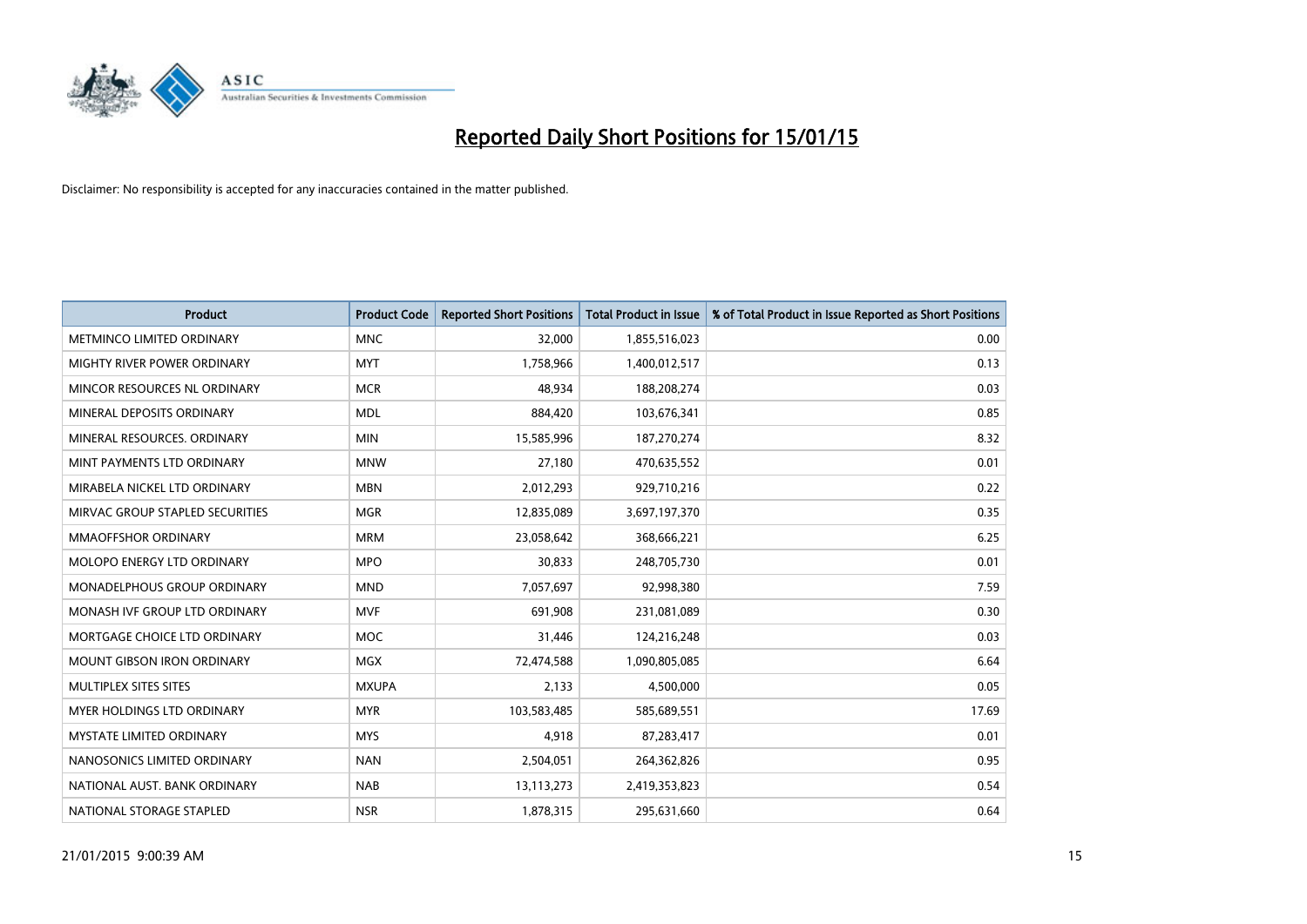

| <b>Product</b>                         | <b>Product Code</b> | <b>Reported Short Positions</b> | <b>Total Product in Issue</b> | % of Total Product in Issue Reported as Short Positions |
|----------------------------------------|---------------------|---------------------------------|-------------------------------|---------------------------------------------------------|
| NAVITAS LIMITED ORDINARY               | <b>NVT</b>          | 3,631,763                       | 376,037,813                   | 0.97                                                    |
| NEARMAP LTD ORDINARY                   | <b>NEA</b>          | 2,180,782                       | 348,196,101                   | 0.63                                                    |
| NEOMETALS LTD ORDINARY                 | <b>NMT</b>          | 1,015                           | 499,453,895                   | 0.00                                                    |
| NEON ENERGY LIMITED ORDINARY           | <b>NEN</b>          | 13,245                          | 553,037,848                   | 0.00                                                    |
| NEW HOPE CORPORATION ORDINARY          | <b>NHC</b>          | 1,340,654                       | 830,999,449                   | 0.16                                                    |
| NEWCREST MINING ORDINARY               | <b>NCM</b>          | 7,919,369                       | 766,510,971                   | 1.03                                                    |
| NEWS CORP A NON-VOTING CDI             | <b>NWSLV</b>        | 35,028                          | 2,617,304                     | 1.34                                                    |
| NEWS CORP B VOTING CDI                 | <b>NWS</b>          | 2,184,595                       | 38,302,911                    | 5.70                                                    |
| NEWSAT LIMITED ORDINARY                | <b>NWT</b>          | 6,472,479                       | 643,574,841                   | 1.01                                                    |
| NEXTDC LIMITED ORDINARY                | <b>NXT</b>          | 17,757,328                      | 193,154,486                   | 9.19                                                    |
| NEXUS ENERGY LIMITED ORDINARY          | <b>NXS</b>          | 58,176                          | 1,330,219,459                 | 0.00                                                    |
| NIB HOLDINGS LIMITED ORDINARY          | <b>NHF</b>          | 730,155                         | 439,004,182                   | 0.17                                                    |
| NINE ENTERTAINMENT ORDINARY            | <b>NEC</b>          | 17,580,444                      | 940,295,023                   | 1.87                                                    |
| NOBLE MINERAL RES ORDINARY             | <b>NMG</b>          | 2,365,726                       | 666,397,952                   | 0.36                                                    |
| NORTHERN IRON LTD ORDINARY             | <b>NFE</b>          | 11,392                          | 484,405,314                   | 0.00                                                    |
| NORTHERN STAR ORDINARY                 | <b>NST</b>          | 15,618,866                      | 592,256,718                   | 2.64                                                    |
| NOVION PROPERTY GRP STAPLED SECURITIES | <b>NVN</b>          | 18,253,477                      | 3,050,627,717                 | 0.60                                                    |
| NRW HOLDINGS LIMITED ORDINARY          | <b>NWH</b>          | 16,050,012                      | 278,888,011                   | 5.76                                                    |
| NUFARM LIMITED ORDINARY                | <b>NUF</b>          | 8,558,104                       | 264,948,132                   | 3.23                                                    |
| NUPLEX INDUSTRIES ORDINARY             | <b>NPX</b>          | 1,000                           | 198,125,827                   | 0.00                                                    |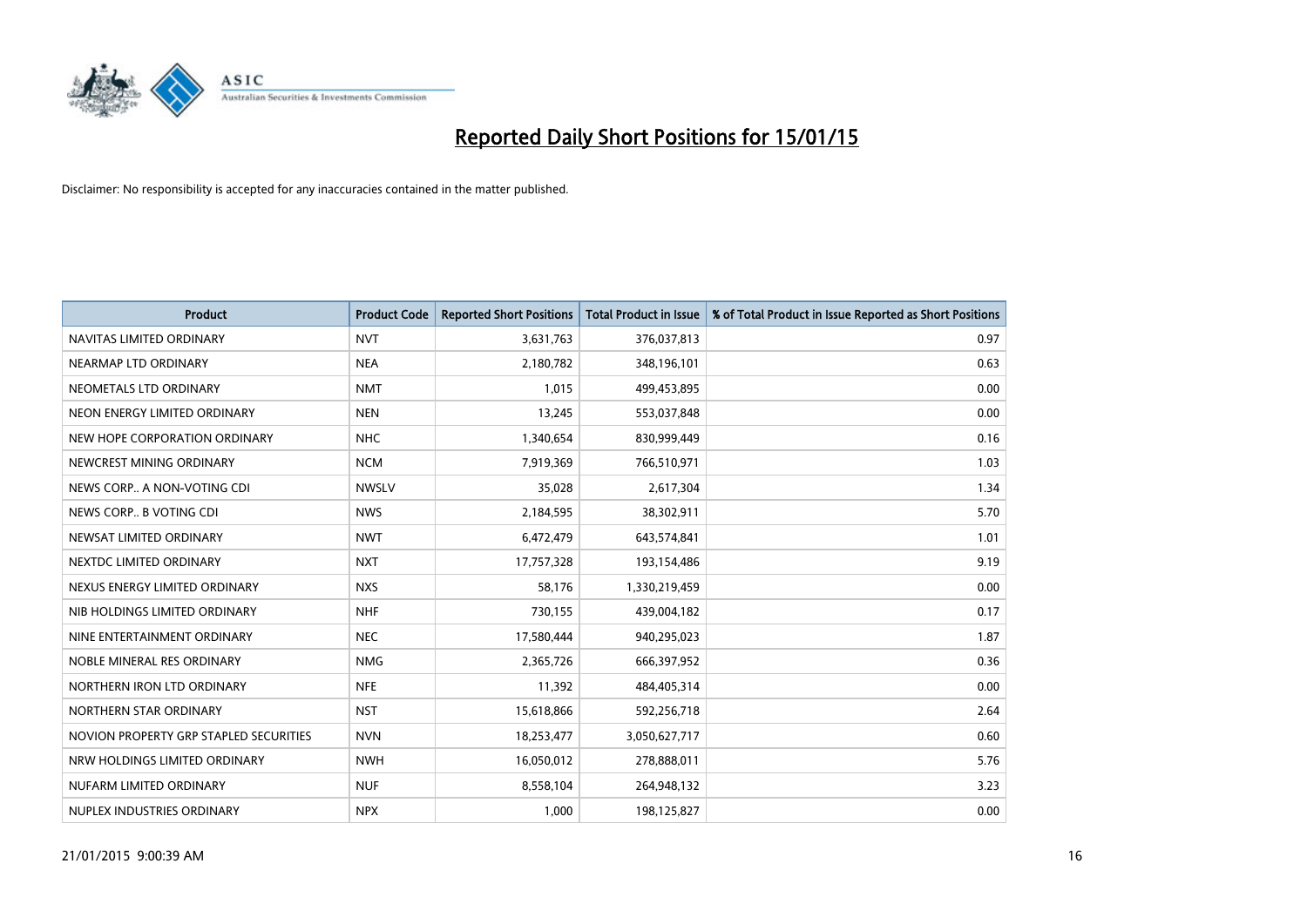

| <b>Product</b>                        | <b>Product Code</b> | <b>Reported Short Positions</b> | <b>Total Product in Issue</b> | % of Total Product in Issue Reported as Short Positions |
|---------------------------------------|---------------------|---------------------------------|-------------------------------|---------------------------------------------------------|
| OCEANAGOLD CORP. CHESS DEPOSITARY INT | <b>OGC</b>          | 1,379,353                       | 301,520,186                   | 0.46                                                    |
| OIL SEARCH LTD ORDINARY               | <b>OSH</b>          | 22,673,440                      | 1,522,692,587                 | 1.49                                                    |
| OM HOLDINGS LIMITED ORDINARY          | OMH                 | 58,082                          | 733,423,337                   | 0.01                                                    |
| OOH!MEDIA LIMITED ORDINARY            | <b>OML</b>          | 675,702                         | 149,882,534                   | 0.45                                                    |
| ORICA LIMITED ORDINARY                | ORI                 | 24,074,123                      | 372,743,291                   | 6.46                                                    |
| ORIGIN ENERGY ORDINARY                | ORG                 | 10,226,452                      | 1,106,310,149                 | 0.92                                                    |
| OROCOBRE LIMITED ORDINARY             | <b>ORE</b>          | 3,106,370                       | 132,041,911                   | 2.35                                                    |
| ORORA LIMITED ORDINARY                | <b>ORA</b>          | 1,930,918                       | 1,206,684,923                 | 0.16                                                    |
| OROTONGROUP LIMITED ORDINARY          | ORL                 | 308,620                         | 40,880,902                    | 0.75                                                    |
| <b>OZ MINERALS ORDINARY</b>           | <b>OZL</b>          | 7,729,633                       | 303,470,022                   | 2.55                                                    |
| OZFOREX GROUP LTD ORDINARY            | <b>OFX</b>          | 8,418,622                       | 240,000,000                   | 3.51                                                    |
| PACIFIC BRANDS ORDINARY               | <b>PBG</b>          | 82,617,808                      | 917,226,291                   | 9.01                                                    |
| PACT GROUP HLDGS LTD ORDINARY         | <b>PGH</b>          | 1,895,647                       | 294,145,019                   | 0.64                                                    |
| PALADIN ENERGY LTD ORDINARY           | <b>PDN</b>          | 78,439,597                      | 1,666,927,668                 | 4.71                                                    |
| PANAUST LIMITED ORDINARY              | <b>PNA</b>          | 2,328,253                       | 637,071,326                   | 0.37                                                    |
| PANORAMIC RESOURCES ORDINARY          | PAN                 | 1,222,988                       | 322,275,824                   | 0.38                                                    |
| PANTERRA GOLD LTD ORDINARY            | PGI                 | 1                               | 847,615,609                   | 0.00                                                    |
| PAPERLINX LIMITED ORDINARY            | <b>PPX</b>          | 57,743                          | 665, 181, 261                 | 0.01                                                    |
| PATTIES FOODS LTD ORDINARY            | <b>PFL</b>          | 9,001                           | 139,234,153                   | 0.01                                                    |
| PEET LIMITED ORDINARY                 | <b>PPC</b>          | 44,376                          | 484,853,684                   | 0.01                                                    |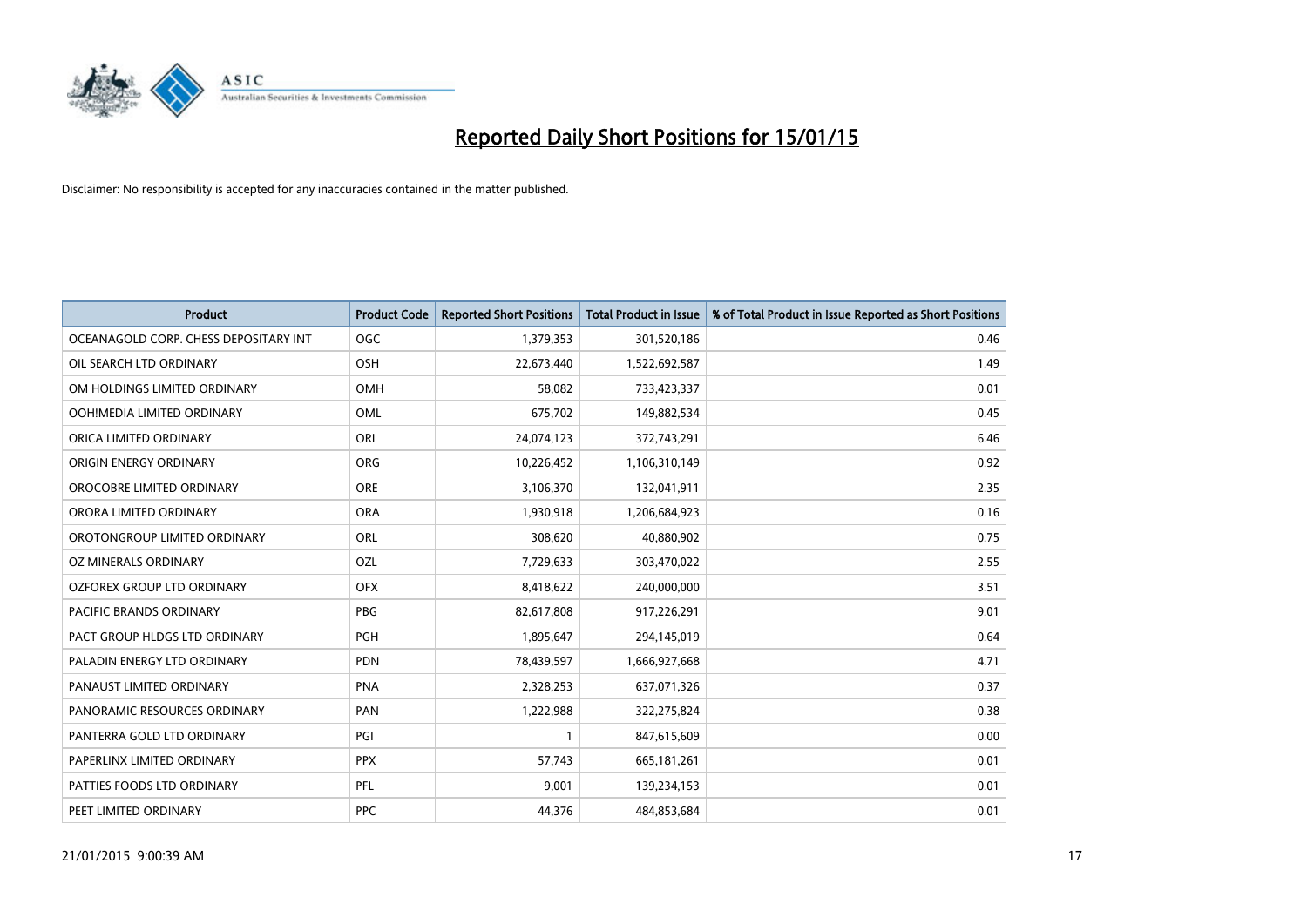

| <b>Product</b>                    | <b>Product Code</b> | <b>Reported Short Positions</b> | <b>Total Product in Issue</b> | % of Total Product in Issue Reported as Short Positions |
|-----------------------------------|---------------------|---------------------------------|-------------------------------|---------------------------------------------------------|
| PERPETUAL LIMITED ORDINARY        | PPT                 | 1,186,651                       | 46,574,426                    | 2.55                                                    |
| PERSEUS MINING LTD ORDINARY       | <b>PRU</b>          | 20,005,890                      | 526,656,401                   | 3.80                                                    |
| PHARMAXIS LTD ORDINARY            | <b>PXS</b>          | 8,777                           | 310,621,349                   | 0.00                                                    |
| PHOSPHAGENICS LTD. ORDINARY       | <b>POH</b>          | 43,750                          | 1,261,965,957                 | 0.00                                                    |
| PLATINUM ASSET ORDINARY           | <b>PTM</b>          | 2,144,382                       | 581,895,380                   | 0.37                                                    |
| PLATINUM AUSTRALIA ORDINARY       | <b>PLA</b>          | 836,127                         | 504,968,043                   | 0.17                                                    |
| PLATINUM CAPITAL LTD ORDINARY     | <b>PMC</b>          | 1,742                           | 232,190,254                   | 0.00                                                    |
| PMP LIMITED ORDINARY              | <b>PMP</b>          | 27,581                          | 323,781,124                   | 0.01                                                    |
| POSEIDON NICK LTD ORDINARY        | <b>POS</b>          | 1,903,830                       | 683,588,322                   | 0.28                                                    |
| PRANA BIOTECHNOLOGY ORDINARY      | <b>PBT</b>          | 2,424,332                       | 488,936,960                   | 0.50                                                    |
| PREMIER INVESTMENTS ORDINARY      | <b>PMV</b>          | 1,061,235                       | 155,900,075                   | 0.68                                                    |
| PRIMARY HEALTH CARE ORDINARY      | <b>PRY</b>          | 33,054,407                      | 512,130,550                   | 6.45                                                    |
| PRIME MEDIA GRP LTD ORDINARY      | <b>PRT</b>          | 988,804                         | 366,330,303                   | 0.27                                                    |
| PROGRAMMED ORDINARY               | <b>PRG</b>          | 227,908                         | 118,651,911                   | 0.19                                                    |
| PROMESA LIMITED ORDINARY          | <b>PRA</b>          | 1,848,713                       | 384,412,465                   | 0.48                                                    |
| PURA VIDA ENERGY NL ORDINARY      | <b>PVD</b>          | 232,517                         | 131,730,698                   | 0.18                                                    |
| <b>QANTAS AIRWAYS ORDINARY</b>    | QAN                 | 2,228,952                       | 2,196,330,250                 | 0.10                                                    |
| OBE INSURANCE GROUP ORDINARY      | <b>OBE</b>          | 15,194,222                      | 1,364,945,301                 | 1.11                                                    |
| <b>QUBE HOLDINGS LTD ORDINARY</b> | QUB                 | 2,815,082                       | 1,054,428,076                 | 0.27                                                    |
| RAMSAY HEALTH CARE ORDINARY       | <b>RHC</b>          | 523,983                         | 202,081,252                   | 0.26                                                    |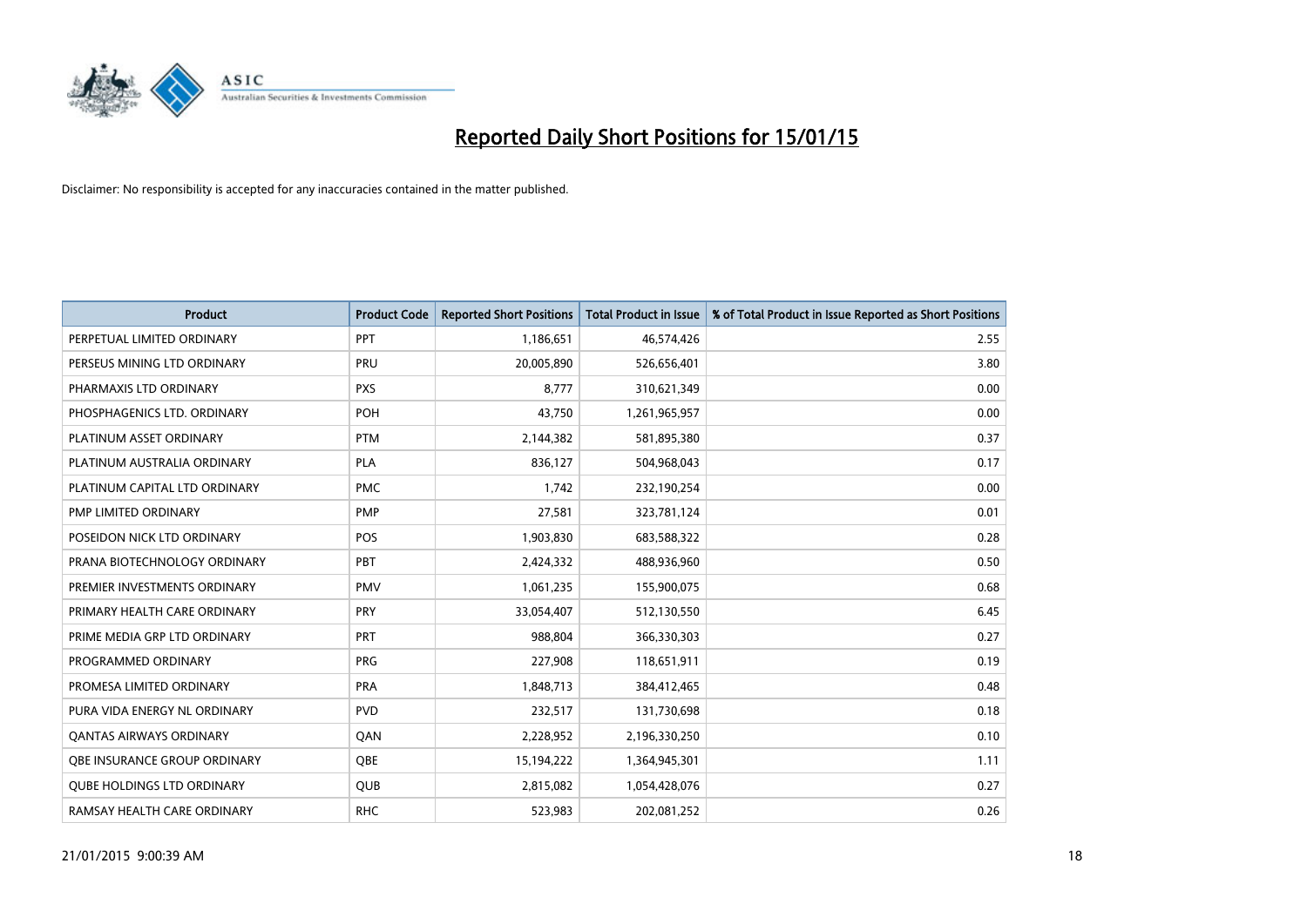

| <b>Product</b>                      | <b>Product Code</b> | <b>Reported Short Positions</b> | <b>Total Product in Issue</b> | % of Total Product in Issue Reported as Short Positions |
|-------------------------------------|---------------------|---------------------------------|-------------------------------|---------------------------------------------------------|
| <b>RCG CORPORATION LTD ORDINARY</b> | <b>RCG</b>          | 318,137                         | 268,358,625                   | 0.12                                                    |
| <b>RCR TOMLINSON ORDINARY</b>       | <b>RCR</b>          | 907,833                         | 139,000,806                   | 0.65                                                    |
| <b>REA GROUP ORDINARY</b>           | <b>REA</b>          | 2,252,481                       | 131,714,699                   | 1.71                                                    |
| RECALL HOLDINGS LTD ORDINARY        | <b>REC</b>          | 539,332                         | 313,674,711                   | 0.17                                                    |
| <b>RECKON LIMITED ORDINARY</b>      | <b>RKN</b>          | 1,446,881                       | 112,084,762                   | 1.29                                                    |
| <b>RED 5 LIMITED ORDINARY</b>       | <b>RED</b>          | 174,740                         | 759,451,008                   | 0.02                                                    |
| <b>RED FORK ENERGY ORDINARY</b>     | <b>RFE</b>          | 112,160                         | 501,051,719                   | 0.02                                                    |
| REDBANK ENERGY LTD ORDINARY         | AEJ                 | 13                              | 786,287                       | 0.00                                                    |
| REGIONAL EXPRESS ORDINARY           | <b>REX</b>          | 42,080                          | 110,154,375                   | 0.04                                                    |
| REGIS HEALTHCARE LTD ORDINARY       | <b>REG</b>          | 1,013,003                       | 300,345,797                   | 0.34                                                    |
| REGIS RESOURCES ORDINARY            | <b>RRL</b>          | 47,063,115                      | 499,781,595                   | 9.42                                                    |
| RESMED INC CDI 10:1                 | <b>RMD</b>          | 25,738,641                      | 1,397,522,030                 | 1.84                                                    |
| RESOLUTE MINING ORDINARY            | <b>RSG</b>          | 4,050,674                       | 641,189,223                   | 0.63                                                    |
| <b>RESOURCE GENERATION ORDINARY</b> | <b>RES</b>          | 1,220                           | 581,380,338                   | 0.00                                                    |
| RETAIL FOOD GROUP ORDINARY          | <b>RFG</b>          | 4,518,356                       | 159,386,728                   | 2.83                                                    |
| REX MINERALS LIMITED ORDINARY       | <b>RXM</b>          | 867,430                         | 220,519,784                   | 0.39                                                    |
| RIO TINTO LIMITED ORDINARY          | <b>RIO</b>          | 4,147,119                       | 435,758,720                   | 0.95                                                    |
| ROC OIL COMPANY ORDINARY            | <b>ROC</b>          | 338,957                         | 687,618,400                   | 0.05                                                    |
| ROX RESOURCES ORDINARY              | <b>RXL</b>          | 5,523,255                       | 849,673,095                   | 0.65                                                    |
| ROYAL WOLF HOLDINGS ORDINARY        | <b>RWH</b>          | 191,790                         | 100,387,052                   | 0.19                                                    |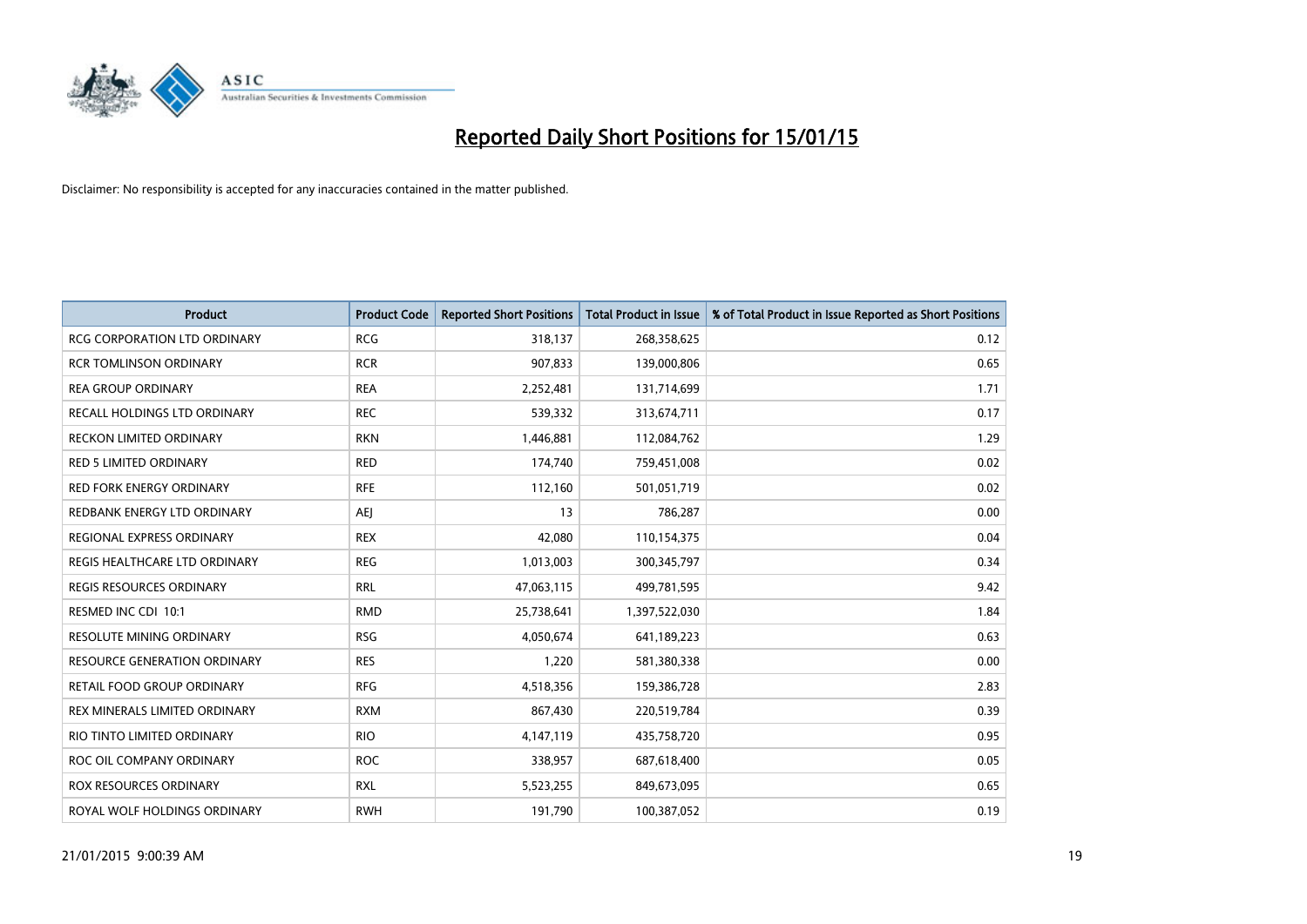

| <b>Product</b>                        | <b>Product Code</b> | <b>Reported Short Positions</b> | <b>Total Product in Issue</b> | % of Total Product in Issue Reported as Short Positions |
|---------------------------------------|---------------------|---------------------------------|-------------------------------|---------------------------------------------------------|
| SAI GLOBAL LIMITED ORDINARY           | SAI                 | 816,667                         | 211,761,727                   | 0.39                                                    |
| SALMAT LIMITED ORDINARY               | <b>SLM</b>          | 102,031                         | 159,812,799                   | 0.06                                                    |
| SAMSON OIL & GAS LTD ORDINARY         | <b>SSN</b>          | 1,159,700                       | 2,837,782,022                 | 0.04                                                    |
| SANDFIRE RESOURCES ORDINARY           | <b>SFR</b>          | 2,960,139                       | 155,950,968                   | 1.90                                                    |
| SANTOS LTD ORDINARY                   | <b>STO</b>          | 12,260,580                      | 982,307,086                   | 1.25                                                    |
| SARACEN MINERAL ORDINARY              | <b>SAR</b>          | 3,716,879                       | 792,784,738                   | 0.47                                                    |
| SCA PROPERTY GROUP STAPLED SECURITIES | <b>SCP</b>          | 22,836,539                      | 648,628,320                   | 3.52                                                    |
| <b>SCENTRE GRP STAPLED</b>            | <b>SCG</b>          | 18,560,753                      | 5,324,296,678                 | 0.35                                                    |
| SEDGMAN LIMITED ORDINARY              | <b>SDM</b>          | 1,128,550                       | 227,059,277                   | 0.50                                                    |
| SEEK LIMITED ORDINARY                 | <b>SEK</b>          | 8,990,229                       | 342,622,917                   | 2.62                                                    |
| SELECT HARVESTS ORDINARY              | SHV                 | 1,136,291                       | 70,940,874                    | 1.60                                                    |
| SENEX ENERGY LIMITED ORDINARY         | <b>SXY</b>          | 95,347,150                      | 1,149,657,377                 | 8.29                                                    |
| SERVICE STREAM ORDINARY               | <b>SSM</b>          | 30                              | 386,389,873                   | 0.00                                                    |
| SEVEN GROUP HOLDINGS ORDINARY         | <b>SVW</b>          | 9,273,952                       | 296,260,281                   | 3.13                                                    |
| SEVEN WEST MEDIA LTD ORDINARY         | SWM                 | 5,791,197                       | 999,160,872                   | 0.58                                                    |
| SEYMOUR WHYTE LTD ORDINARY            | SWL                 | 56,336                          | 87,647,595                    | 0.06                                                    |
| SG FLEET GROUP LTD ORDINARY           | SGF                 | 529,485                         | 242,691,826                   | 0.22                                                    |
| SHINE CORPORATE ORDINARY              | SHJ                 | 55,977                          | 172,400,081                   | 0.03                                                    |
| SIGMA PHARMACEUTICAL ORDINARY         | <b>SIP</b>          | 21,592,031                      | 1,108,086,575                 | 1.95                                                    |
| SILEX SYSTEMS ORDINARY                | <b>SLX</b>          | 7,192,963                       | 170,467,339                   | 4.22                                                    |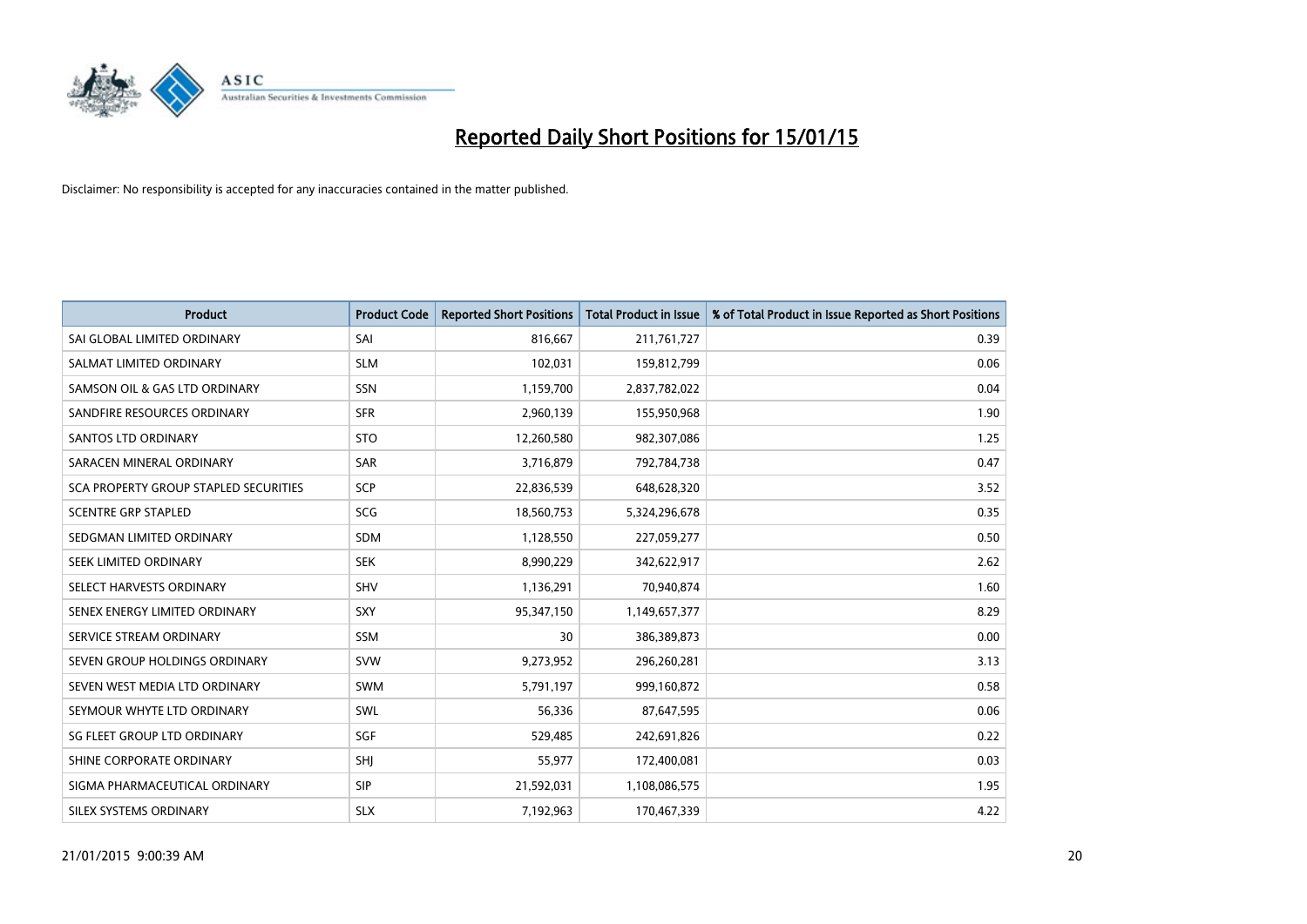

| <b>Product</b>                           | <b>Product Code</b> | <b>Reported Short Positions</b> | <b>Total Product in Issue</b> | % of Total Product in Issue Reported as Short Positions |
|------------------------------------------|---------------------|---------------------------------|-------------------------------|---------------------------------------------------------|
| SILVER CHEF LIMITED ORDINARY             | SIV                 | 6,984                           | 29,640,865                    | 0.02                                                    |
| SILVER LAKE RESOURCE ORDINARY            | <b>SLR</b>          | 19,576,957                      | 503,233,971                   | 3.89                                                    |
| SIMONDS GRP LTD ORDINARY                 | <b>SIO</b>          | 656,557                         | 151,412,268                   | 0.43                                                    |
| SIMS METAL MGMT LTD ORDINARY             | SGM                 | 16,678,325                      | 204,691,883                   | 8.15                                                    |
| SINGAPORE TELECOMM. CHESS DEPOSITARY INT | SGT                 | 2,016,143                       | 123,654,879                   | 1.63                                                    |
| SINO GAS ENERGY ORDINARY                 | <b>SEH</b>          | 11,674,437                      | 1,544,247,358                 | 0.76                                                    |
| SIRIUS RESOURCES NL ORDINARY             | <b>SIR</b>          | 17,282,310                      | 341,438,269                   | 5.06                                                    |
| SIRTEX MEDICAL ORDINARY                  | <b>SRX</b>          | 195,932                         | 56,530,231                    | 0.35                                                    |
| SKILLED GROUP LTD ORDINARY               | <b>SKE</b>          | 4,563,384                       | 235,753,791                   | 1.94                                                    |
| <b>SKY NETWORK ORDINARY</b>              | <b>SKT</b>          | 11,387,318                      | 389,139,785                   | 2.93                                                    |
| SKYCITY ENT GRP LTD ORDINARY             | <b>SKC</b>          | 8,836,687                       | 587,472,741                   | 1.50                                                    |
| <b>SLATER &amp; GORDON ORDINARY</b>      | SGH                 | 5,519,553                       | 208,695,621                   | 2.64                                                    |
| SMS MANAGEMENT. ORDINARY                 | <b>SMX</b>          | 1,406,822                       | 69,318,017                    | 2.03                                                    |
| SOMNOMED LIMITED ORDINARY                | SOM                 | 10,000                          | 50,819,766                    | 0.02                                                    |
| SONIC HEALTHCARE ORDINARY                | <b>SHL</b>          | 2,882,665                       | 401,401,556                   | 0.72                                                    |
| SOUL PATTINSON (W.H) ORDINARY            | SOL                 | 35,361                          | 239,395,320                   | 0.01                                                    |
| SPARK INFRASTRUCTURE STAPLED US PROHIBT. | SKI                 | 25,233,262                      | 1,466,360,128                 | 1.72                                                    |
| SPARK NEW ZEALAND ORDINARY               | <b>SPK</b>          | 9,770,930                       | 1,834,775,347                 | 0.53                                                    |
| SPDR 200 FUND ETF UNITS                  | <b>STW</b>          | 23,835                          | 48,246,865                    | 0.05                                                    |
| SPECIALTY FASHION ORDINARY               | <b>SFH</b>          | 31,994                          | 192,236,121                   | 0.02                                                    |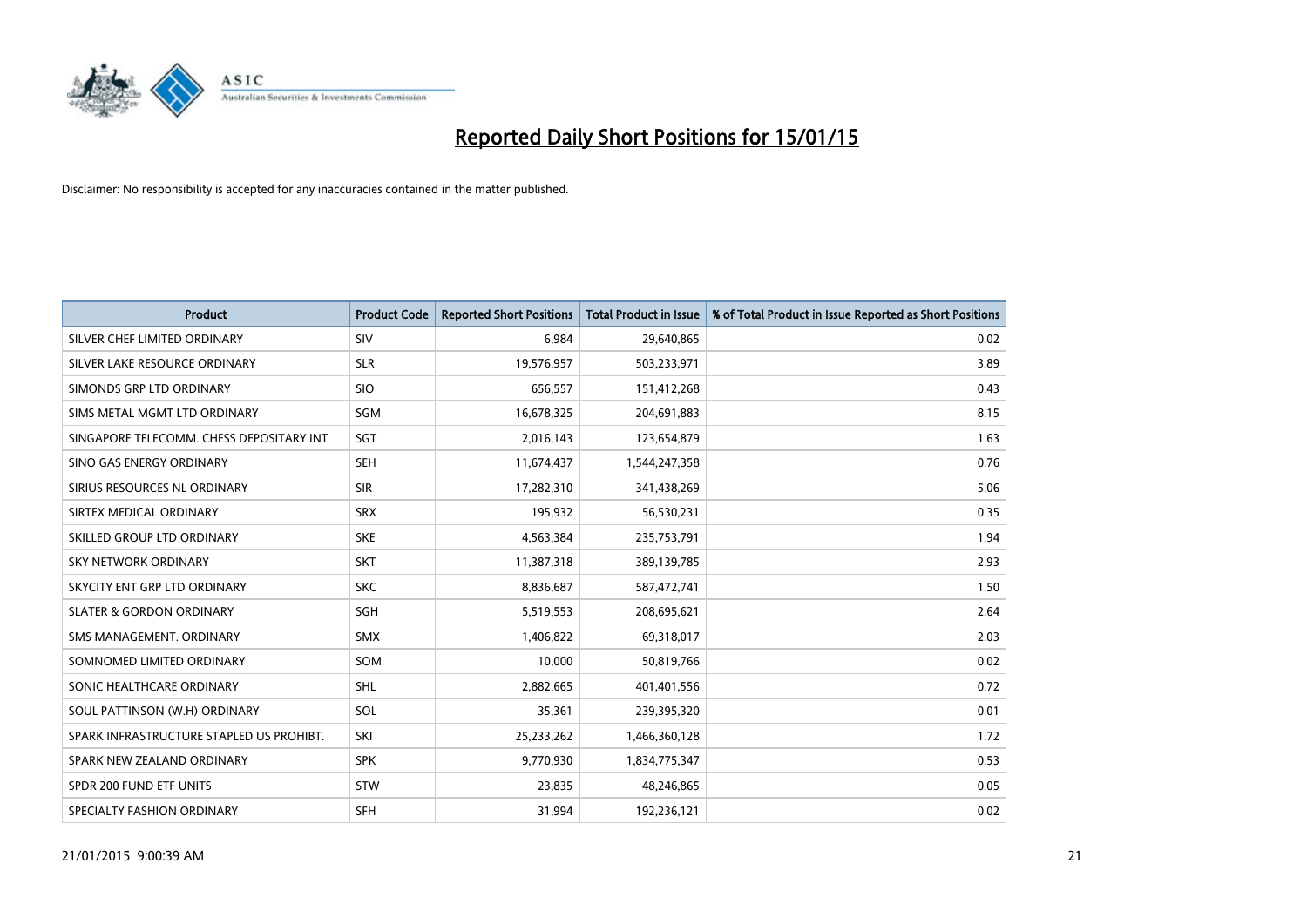

| <b>Product</b>                   | <b>Product Code</b> | <b>Reported Short Positions</b> | <b>Total Product in Issue</b> | % of Total Product in Issue Reported as Short Positions |
|----------------------------------|---------------------|---------------------------------|-------------------------------|---------------------------------------------------------|
| SPOTLESS GRP HLD LTD ORDINARY    | <b>SPO</b>          | 32,965,983                      | 1,098,290,178                 | 3.00                                                    |
| ST BARBARA LIMITED ORDINARY      | SBM                 | 8,339,737                       | 495,102,525                   | 1.68                                                    |
| STARPHARMA HOLDINGS ORDINARY     | <b>SPL</b>          | 9,366,112                       | 319,080,325                   | 2.94                                                    |
| STEADFAST GROUP LTD ORDINARY     | <b>SDF</b>          | 17,695,728                      | 503,352,992                   | 3.52                                                    |
| STHN CROSS MEDIA ORDINARY        | SXL                 | 38,115,674                      | 732,319,622                   | 5.20                                                    |
| STOCKLAND UNITS/ORD STAPLED      | SGP                 | 5,229,693                       | 2,348,746,744                 | 0.22                                                    |
| STRAITS RES LTD. ORDINARY        | <b>SRQ</b>          | 20,212                          | 1,217,730,293                 | 0.00                                                    |
| STW COMMUNICATIONS ORDINARY      | SGN                 | 7,506,328                       | 409,699,000                   | 1.83                                                    |
| SUNCORP GROUP LTD ORDINARY       | <b>SUN</b>          | 6,230,124                       | 1,286,600,980                 | 0.48                                                    |
| SUNDANCE ENERGY ORDINARY         | <b>SEA</b>          | 5,476,318                       | 549,295,839                   | 1.00                                                    |
| SUNDANCE RESOURCES ORDINARY      | <b>SDL</b>          | 79,570,855                      | 3,089,651,736                 | 2.58                                                    |
| SUNLAND GROUP LTD ORDINARY       | <b>SDG</b>          | 128,214                         | 181,710,087                   | 0.07                                                    |
| SUPER RET REP LTD ORDINARY       | SUL                 | 23,395,167                      | 197,030,571                   | 11.87                                                   |
| SWICK MINING ORDINARY            | <b>SWK</b>          | 50,000                          | 217,643,703                   | 0.02                                                    |
| SYD AIRPORT STAPLED US PROHIBIT. | SYD                 | 37,467,099                      | 2,216,216,041                 | 1.69                                                    |
| SYRAH RESOURCES ORDINARY         | <b>SYR</b>          | 6,051,212                       | 164,135,076                   | 3.69                                                    |
| TABCORP HOLDINGS LTD ORDINARY    | <b>TAH</b>          | 15,148,188                      | 765,652,364                   | 1.98                                                    |
| TAP OIL LIMITED ORDINARY         | <b>TAP</b>          | 110,125                         | 243,186,639                   | 0.05                                                    |
| TASSAL GROUP LIMITED ORDINARY    | <b>TGR</b>          | 408,257                         | 146,897,115                   | 0.28                                                    |
| TATTS GROUP LTD ORDINARY         | <b>TTS</b>          | 27,356,574                      | 1,445,759,948                 | 1.89                                                    |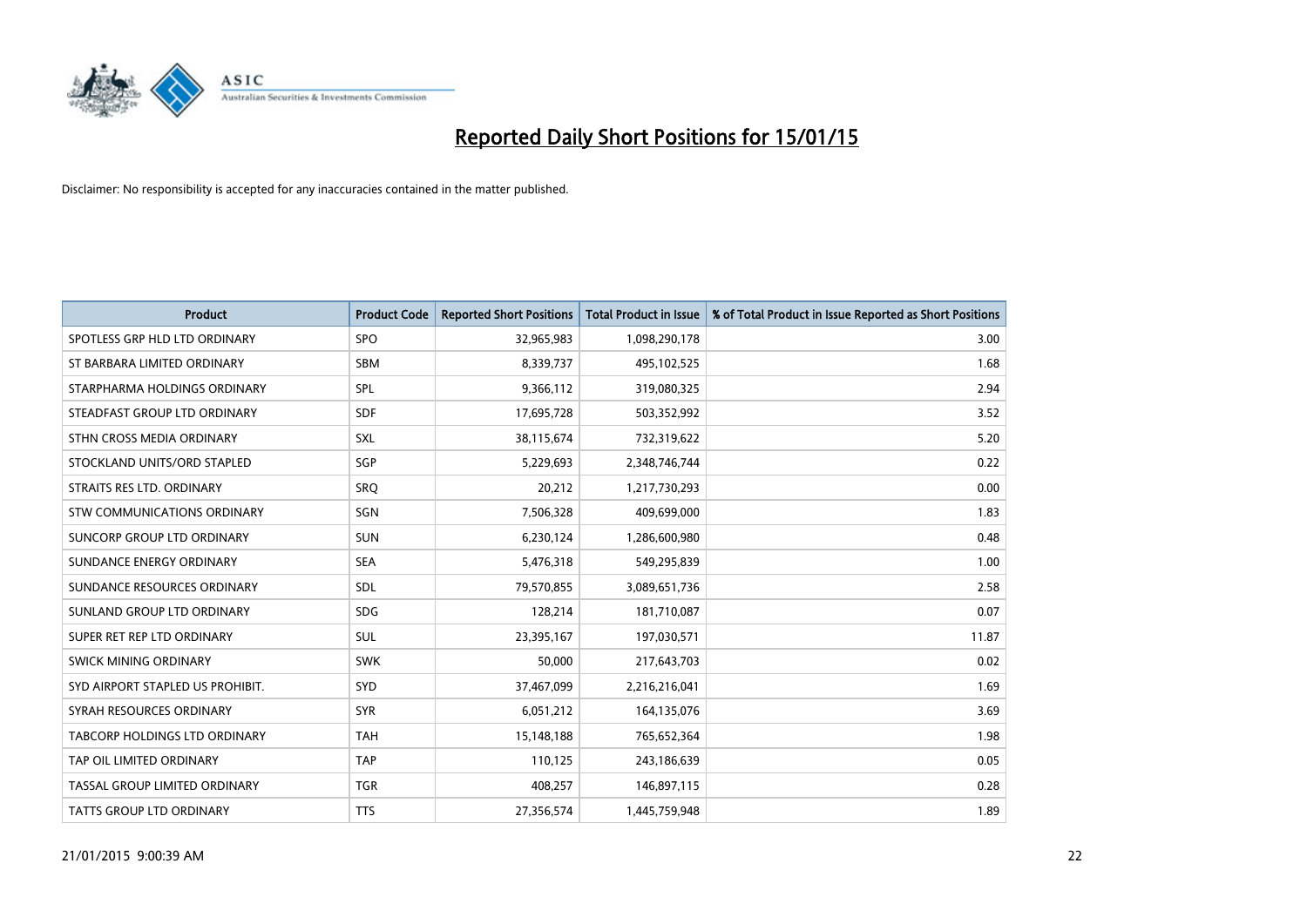

| <b>Product</b>                       | <b>Product Code</b> | <b>Reported Short Positions</b> | <b>Total Product in Issue</b> | % of Total Product in Issue Reported as Short Positions |
|--------------------------------------|---------------------|---------------------------------|-------------------------------|---------------------------------------------------------|
| <b>TECHNOLOGY ONE ORDINARY</b>       | <b>TNE</b>          | 3,343,855                       | 309,104,455                   | 1.08                                                    |
| TELSTRA CORPORATION. ORDINARY        | <b>TLS</b>          | 74,636,676                      | 12,225,655,836                | 0.61                                                    |
| TEN NETWORK HOLDINGS ORDINARY        | <b>TEN</b>          | 138,899,982                     | 2,630,984,596                 | 5.28                                                    |
| TERANGA GOLD CORP CDI 1:1            | <b>TGZ</b>          | 1,374                           | 71,243,714                    | 0.00                                                    |
| TFS CORPORATION LTD ORDINARY         | <b>TFC</b>          | 10,028,697                      | 326,983,445                   | 3.07                                                    |
| THE PAS GROUP LTD ORDINARY           | <b>PGR</b>          | 12,004                          | 136,690,860                   | 0.01                                                    |
| THE REJECT SHOP ORDINARY             | <b>TRS</b>          | 2,292,300                       | 28,844,648                    | 7.95                                                    |
| THINK CHILDCARE EDU ORDINARY         | <b>TNK</b>          | 500,000                         | 39,600,000                    | 1.26                                                    |
| THORN GROUP LIMITED ORDINARY         | <b>TGA</b>          | 16,553                          | 150,634,985                   | 0.01                                                    |
| TIGER RESOURCES ORDINARY             | <b>TGS</b>          | 6,087,933                       | 1,143,541,406                 | 0.53                                                    |
| TOLL HOLDINGS LTD ORDINARY           | <b>TOL</b>          | 28,193,746                      | 717,437,878                   | 3.93                                                    |
| TORO ENERGY LIMITED ORDINARY         | <b>TOE</b>          | 20,388                          | 1,903,769,581                 | 0.00                                                    |
| <b>TOWER LIMITED ORDINARY</b>        | <b>TWR</b>          | 1,000                           | 178,145,130                   | 0.00                                                    |
| TOX FREE SOLUTIONS ORDINARY          | <b>TOX</b>          | 2,316,015                       | 133,752,359                   | 1.73                                                    |
| TPG TELECOM LIMITED ORDINARY         | <b>TPM</b>          | 14,677,865                      | 793,808,141                   | 1.85                                                    |
| <b>TRADE ME GROUP ORDINARY</b>       | <b>TME</b>          | 5,515,258                       | 396,830,595                   | 1.39                                                    |
| TRANSFIELD SERVICES ORDINARY         | <b>TSE</b>          | 6,073,500                       | 512,457,716                   | 1.19                                                    |
| TRANSPACIFIC INDUST, ORDINARY        | <b>TPI</b>          | 80,565,826                      | 1,579,699,505                 | 5.10                                                    |
| TRANSURBAN GROUP TRIPLE STAPLED SEC. | <b>TCL</b>          | 13,724,012                      | 1,906,390,878                 | 0.72                                                    |
| <b>TREASURY GROUP ORDINARY</b>       | <b>TRG</b>          | 64,278                          | 26,624,328                    | 0.24                                                    |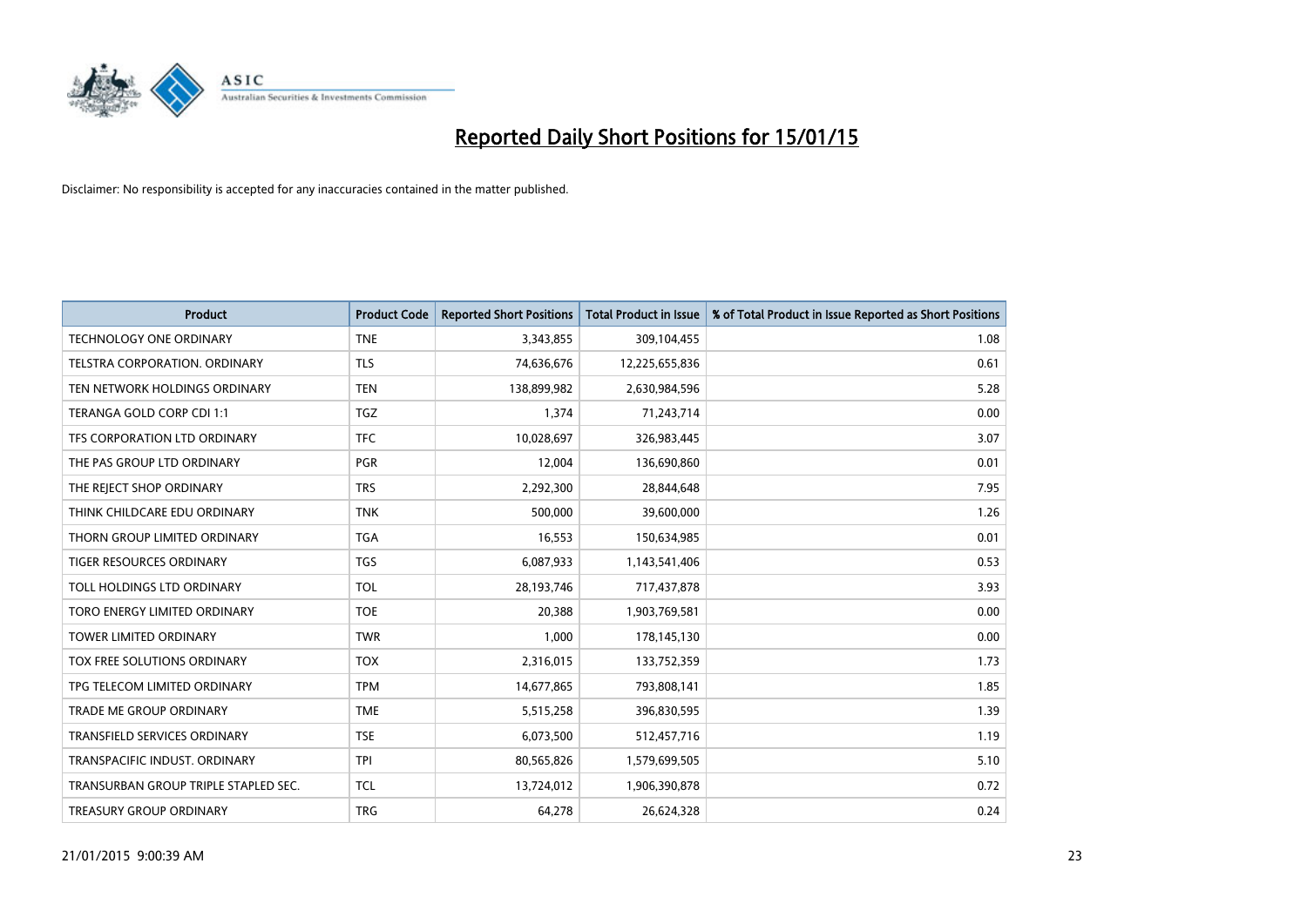

| <b>Product</b>                       | <b>Product Code</b> | <b>Reported Short Positions</b> | <b>Total Product in Issue</b> | % of Total Product in Issue Reported as Short Positions |
|--------------------------------------|---------------------|---------------------------------|-------------------------------|---------------------------------------------------------|
| TREASURY WINE ESTATE ORDINARY        | <b>TWE</b>          | 14,953,930                      | 651,261,403                   | 2.30                                                    |
| TROY RESOURCES LTD ORDINARY          | <b>TRY</b>          | 3,779,019                       | 195,265,161                   | 1.94                                                    |
| UGL LIMITED ORDINARY                 | UGL                 | 21,501,959                      | 166,511,240                   | 12.91                                                   |
| UNILIFE CORPORATION CDI 6:1          | <b>UNS</b>          | 143,658                         | 275,307,258                   | 0.05                                                    |
| UNITY MINING LTD ORDINARY            | <b>UML</b>          | 319,871                         | 1,140,312,866                 | 0.03                                                    |
| UXC LIMITED ORDINARY                 | <b>UXC</b>          | 1,832,190                       | 331,468,991                   | 0.55                                                    |
| <b>VEDA GROUP LTD ORDINARY</b>       | <b>VED</b>          | 12,942,363                      | 842,055,406                   | 1.54                                                    |
| <b>VENTURE MINERALS ORDINARY</b>     | <b>VMS</b>          | 238,000                         | 287,320,170                   | 0.08                                                    |
| VILLAGE ROADSHOW LTD ORDINARY        | <b>VRL</b>          | 1,171,874                       | 159,515,151                   | 0.73                                                    |
| VIRGIN AUS HLDG LTD ORDINARY         | <b>VAH</b>          | 38,867,753                      | 3,524,912,131                 | 1.10                                                    |
| VIRTUS HEALTH LTD ORDINARY           | <b>VRT</b>          | 6,174,234                       | 79,885,938                    | 7.73                                                    |
| <b>VISION EYE INSTITUTE ORDINARY</b> | <b>VEI</b>          | 1,586,666                       | 178,873,554                   | 0.89                                                    |
| <b>VOCATION LTD ORDINARY</b>         | <b>VET</b>          | 11,769,756                      | 230,000,000                   | 5.12                                                    |
| <b>VOCUS COMMS LTD ORDINARY</b>      | <b>VOC</b>          | 2,176,445                       | 105,385,283                   | 2.07                                                    |
| WAM CAPITAL LIMITED ORDINARY         | <b>WAM</b>          | 171                             | 345,405,201                   | 0.00                                                    |
| WARRNAMBOOL CHEESE ORDINARY          | <b>WCB</b>          | 19                              | 56,098,797                    | 0.00                                                    |
| WATPAC LIMITED ORDINARY              | <b>WTP</b>          | 2,255,585                       | 189,258,397                   | 1.19                                                    |
| <b>WDS LIMITED ORDINARY</b>          | <b>WDS</b>          | 486,549                         | 144,740,614                   | 0.34                                                    |
| WEBJET LIMITED ORDINARY              | <b>WEB</b>          | 1,420,181                       | 79,397,959                    | 1.79                                                    |
| WESFARMERS LIMITED ORDINARY          | <b>WES</b>          | 8,650,981                       | 1,123,752,517                 | 0.77                                                    |